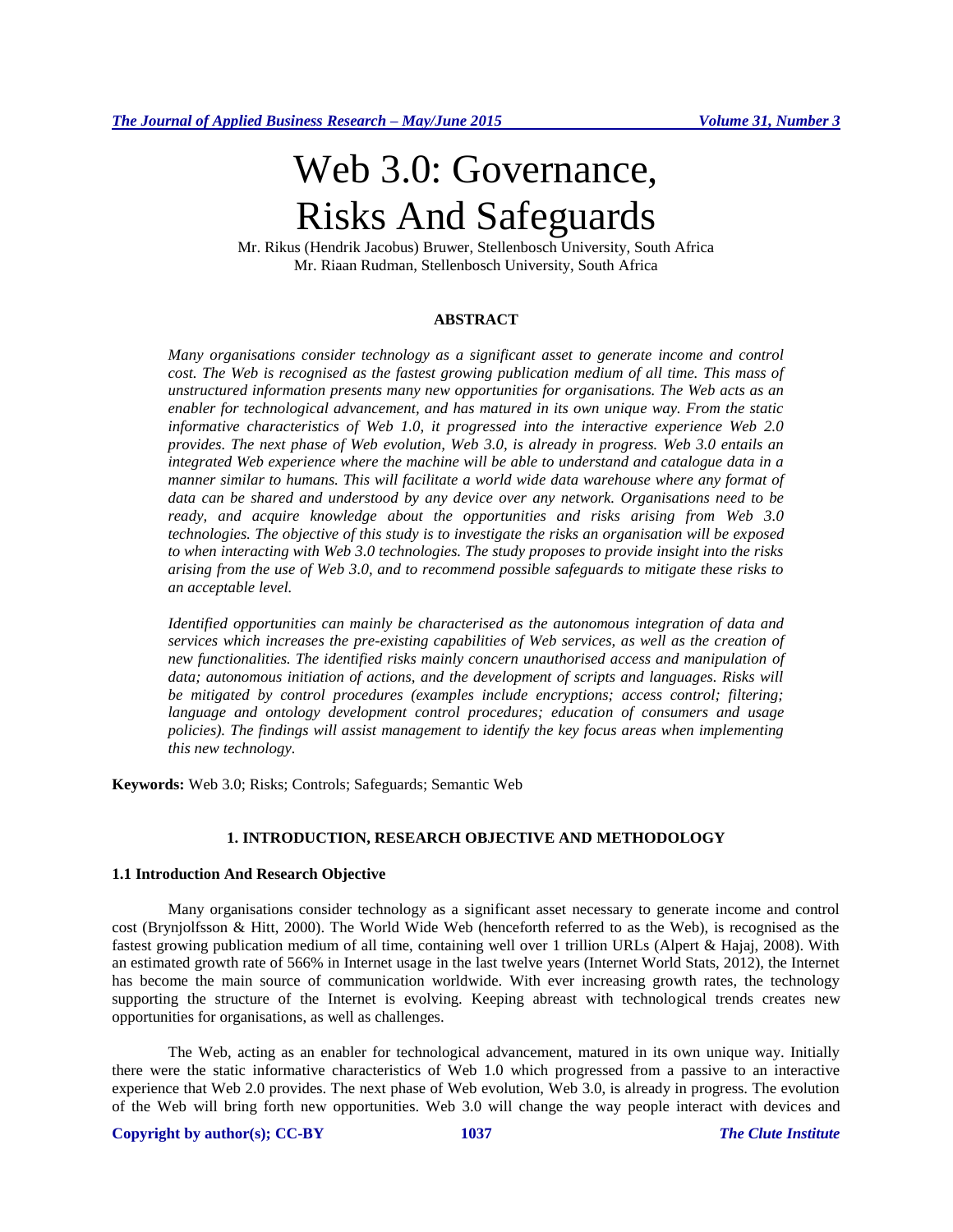networks, and how companies use information to market and sell their products, and operate their businesses (Booz & Company, 2011). Web 3.0 calls for a complete reconstruction of Internet and IT infrastructure. Organisations need to start preparing for the changes, otherwise they may be unable to satisfy customer needs, capitalise on emerging trends, and seize new opportunities. Before rushing to realise these opportunities organisations need to fully understand the impact the technology will have on business operations. The objective of this study is to investigate the risks an organisation will be exposed to when interacting with Web 3.0 technologies (referred to as Web 3.0). The study proposes to provide managers, boards of directors, IT professionals and information managers insight into the risks arising from the use of Web 3.0, and to recommend possible safeguards to mitigate these risks to an acceptable level.

The purpose is not to discuss the underlying technologies of Web 3.0 in detail, but rather to highlight the risks arising from the use of these technologies. The study investigates the impact Web 3.0 will have on broad based business drivers which are applicable to most industries and companies, and not on industry-specific business drivers. The focus of the research is on incremental risks specifically pertaining to Web 3.0, and not pre-existing internet risks. Some of the prevalent risks associated with previous Web generations will be reinvestigated since the underlying technology creating these risks, has changed.

# **1.2 Methodology**

A non-empirical study reviewing papers published in accredited research journals, popular articles, whitepapers and Websites was conducted. In order to add scientific rigour to a literature review, a four stage approach is suggested by Sylvester, Tate and Johnstone (2011). This four stage approach was followed by the researcher, and each stage was repeated and performed interactively. A wide selection of articles and readings were selected at the beginning stages to enable a comprehensive understanding of the underlying literature, and the selection was narrowed down to more specific areas at the latter stages. The literature was selected within a timeline between 1996 and 2013. Literature was reviewed in order to develop an understanding of *inter alia*, *'Web 3.0'; 'semantic Web'; 'next generation Web service'; 'Technologies driving Web 3.0'; and 'defining Web 3.0 technologies'.* Thereafter *'control framework for IT governance',* was considered*.* Due to the fact that very little research has been conducted on the subject matter, the reputational value of the articles was originally not taken into account during the selection. An in depth reading of the narrowed down selection enabled the researcher to develop a concept of Web 3.0 and underlying technologies, and to elaborate on the impact these technologies have on business operations. Thereafter the following structured approach was followed:

- 1. **Define Web 3.0.** A widely accepted definition for Web 3.0 did not exist as minimal research has been performed on the subject matter. Therefore, a formal definition is required. This definition was used to categorise the technologies that would fall within the ambit of Web 3.0.
- 2. **Obtain an understanding of the technologies underlying Web 3.0.**
- 3. **Select an appropriate control framework.** Based on a literature review of various control frameworks, an appropriate control framework to be used to identify the risk applicable to Web 3.0 was selected. Control Objectives for Information and related Technology (COBIT) was selected because of the low implementation cost, and the fact that it is openly available. Moreover, it is widely acceptance and international recognised by various international organisations. It covers a wide range of IT processes which ensures easy alignment with other international frameworks and standards, thereby ensuring sound controls and regulatory compliance.

# 4. **Perform a detailed study of COBIT control framework.**

- 5. **Use the COBIT framework to identify risks.** The technology was mapped against the COBIT framework and associated processes and control objectives. These objectives were used to identify relevant risks associated with the changes in business operations due to the impact of Web 3.0. A control framework was used to identify the risks because implementing IT governance practices will lead to:
	- The development of a more complete risk and control framework.
	- Strategic alignment between IT and business goals that will create a competitive advantage.
	- Better risk management procedures and a better understanding of IT.
	- Greater compliance with governance requirements, laws and regulations.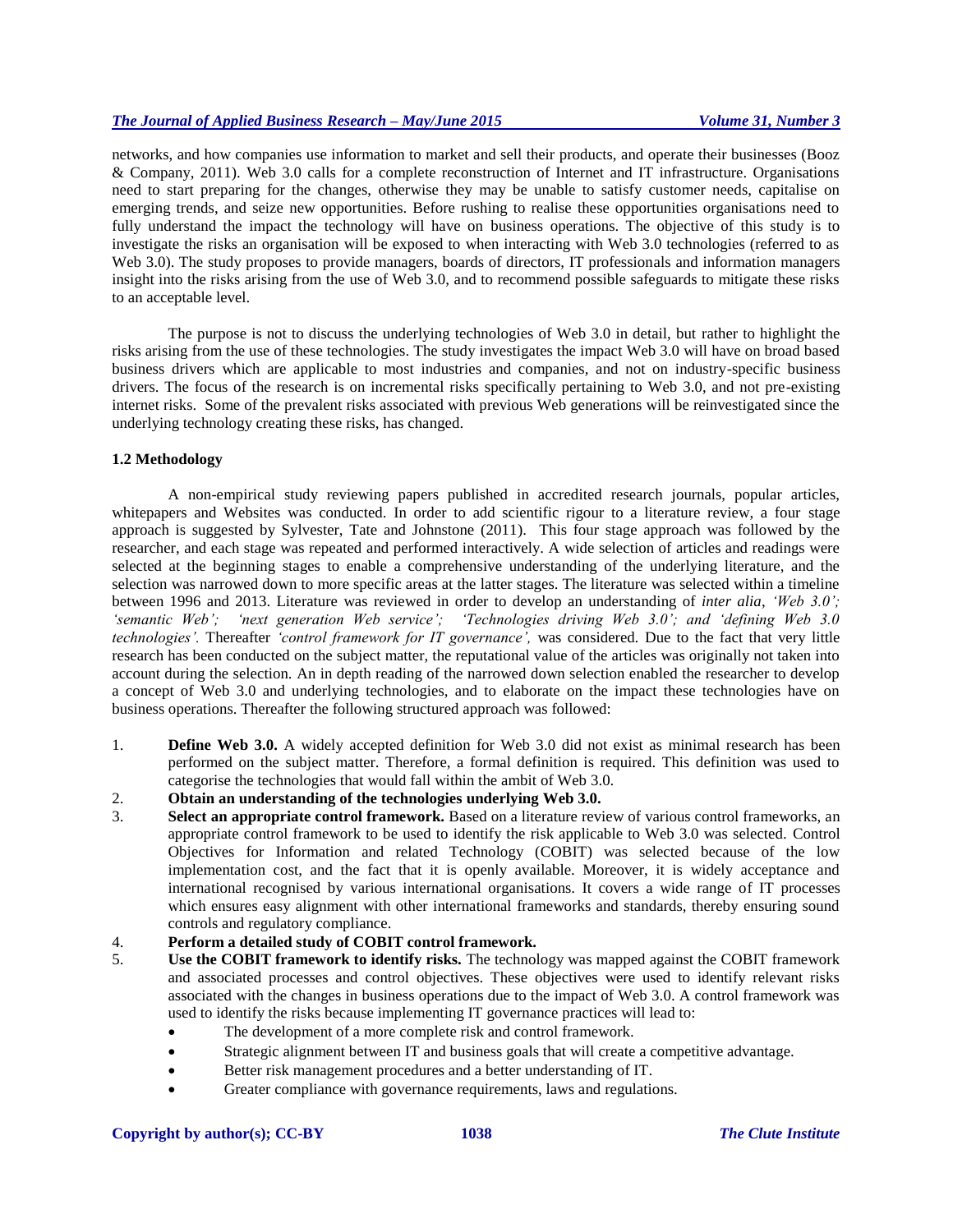6. **Formulate mitigating safeguards**. The impact of each risk was evaluated and suitable internal control measures formulated. The mapping is available on request.

By implementing the methodology above, a more detailed understanding of Web 3.0 and the underlying technologies, risks and controls was obtained.

#### **2. LITERATURE REVIEW**

The latest evolution in Internet, Web 3.0 will not only restructure Internet communication, but give rise to new business drivers while redefining existing business drivers. The exact interpretation of what Web 3.0 will ultimately entail and how it will influence the Web experience, is not clear, but an array of opportunities arise for innovative services and applications with the introduction of these technologies (Knublauch, Fergerson, Noy & Musen, 2004). Missing opportunities are not the only concern for organisations when analysing the risks promoted by these new technologies.

#### **2.1 Historic Review**

Historical research on the evolution of the Web shows patterns and goes through phases. Initial research focused on defining the technology, understanding its benefits, and how it will have an impact on business environments regarding opportunities and challenges (Clearswift, 2007; O'Reilly, 2009). Research investigating user behaviour and privacy issues (Lawler & Molluzzo, 2010) focusing on knowledge of personal information gathering, and sharing techniques on Web technologies, has also been undertaken. As the Web evolved and became more popular, the focus shifted to security risks, including business risks (Grossman, 2007). The latest research into Web evolution conducted by Benjamins, Contreras, Oscar, Corcho and Gómez-Pérez (2002), focuses on defining and predicting the challenges arising from Web 3.0. Related research by Lu, Dung and Fotouhi (2002) investigates possible opportunities and complications Web 3.0 might offer, and how an enterprise can gain business value from using these applications.

Various attempts have been made to develop an organisational framework to help businesses to mitigate the risk arising from the use of Web technology (not including Web 3.0). Dawson (2007, 2008) tried to develop a framework in an effort to help businesses not only to understand and mitigate risks, but also to add business value from using Web technologies. Rudman (2010) specifically considers the incremental risk arising from Web 2.0 technologies, and the creation of a control framework to mitigate the security risk in Web 2.0.

The majority of research completed on Web 3.0 was performed by independent private organisations like Booze & Company; Verizon; Gartner, Clearswift and SEM Logic. Most of the research consists of whitepapers and articles with very little academic peer-reviewed articles. Most of the articles aim to define Web 3.0, and rarely address advantages and disadvantages arising from use of Web 3.0. A study that focuses on defining Web 3.0, identifying the business opportunities and risks arising from the use of this technology, and the creation of a control framework to mitigate these risks, has not been conducted.

#### **2.2 Stages In The Evolution Of The Web**

To understand in what direction the Web is heading and what impact it will have on organisations, it is necessary to define the various stages of the Web evolution. It was difficult to differentiate between the various stages of the Web (O'Reilly, 2007).

#### *2.2.1 Web 1.0*

Web 1.0 was a platform through which information could be published in a static form designed with text and images (DCruz, 2009). It portrayed an environment where information and data were static, and displayed with no interaction between the information and the consumer. Content could be viewed, but not created by users. The protocols associated with this generation were Hypertext Transfer Protocol (HTTP) and Hypertext Markup Language (HTML). The HTTP protocol transfers information between a Web server and a Web browser. HTML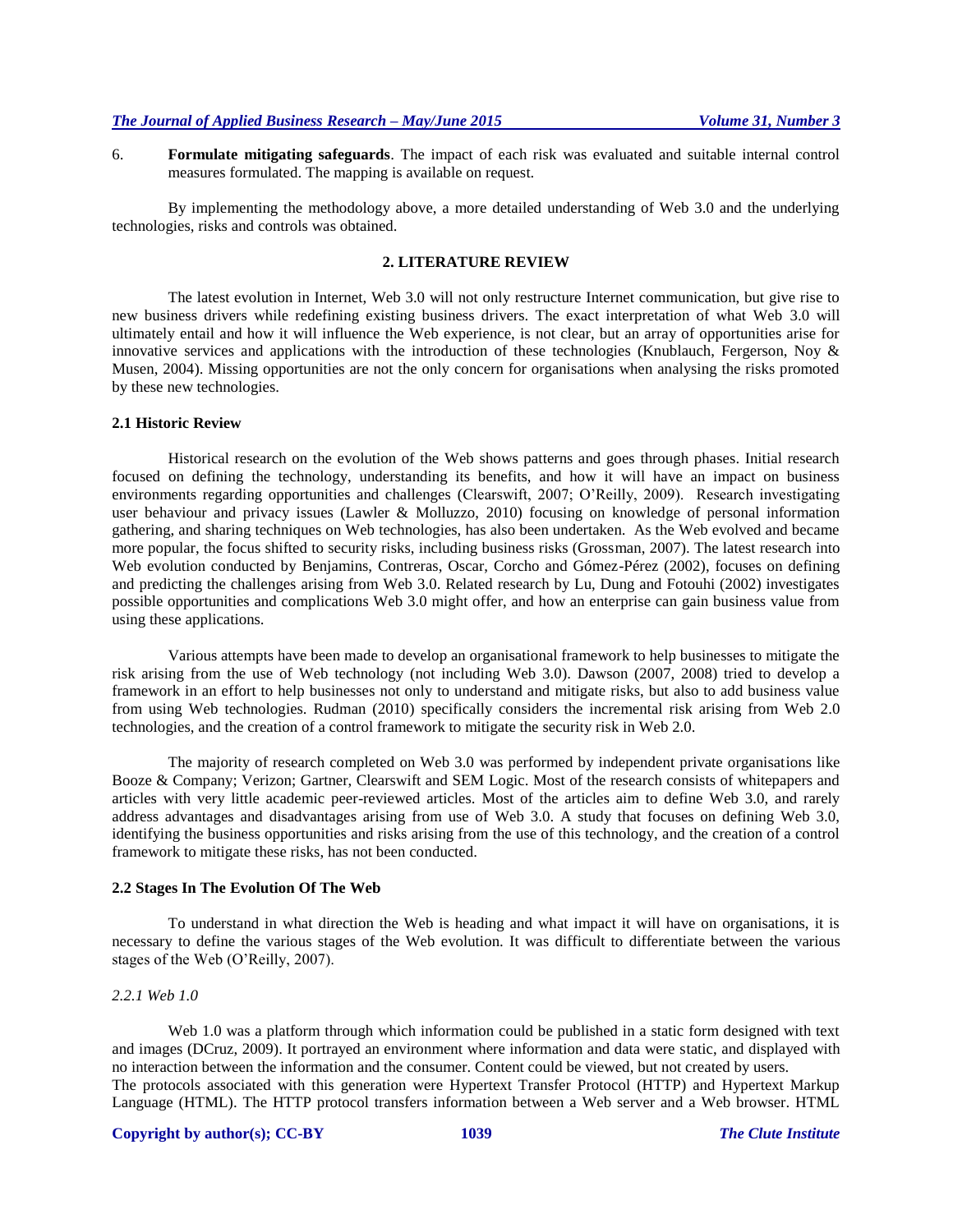protocol communicates with the browser, and informs it how to display whatever text, graphics and images transferred by the HTTP protocol.

#### *2.2.2 Web 2.0*

In an effort to clarify the paradigm shift, Cormode and Krishnamurthy (2008) stated that the main difference between Web 1.0 and Web 2.0 is not only the underlying infrastructure of the Web, but rather the ability of consumers to create, share and interact with content on the Web. New technological aids made it possible for consumers to create and share content. Getting (2007) describes it as the greater collaboration between consumers, programmers, service providers and organisations, which enables them to re-use content. Web 2.0's applications have the ability to harness collective intelligence, and in doing so combine and integrate Web content and services to improve the end user`s experience (Giannakos & Lapatas, 2010). This sharing was facilitated by online software with the ability to deliver rich interfaces operable on any device or platform without the need of additional software installation.

#### *2.2.3 Web 3.0*

Web 3.0 is not represented by the emergence of a new Web but rather an extension of the technologies already present in Web 2.0. Internet content is becoming more diverse, and the volume of data becoming more openly available (Bergman, 2001). The Web is becoming a platform for linking data, and by making connection between similar data characteristics, the data itself becomes more valuable (Tarrant, Hitchcock & Carr, 2011). Computers still cannot automate the function of harvesting this data, or of performing complex tasks with it (Intervise, n.d.). The need for data structuring and integration is important to enable the Web to evolve into its next phase.

As with previous versions of the Web, consensus on the definition for Web 3.0 varies (Farah, 2012),and names include, amongst others: *Web 3.0*; *Semantic Web*; *Transcendent Web* and *Web of Things* (henceforth collectively referred to as *Web 3.0*). Even though the names differ, all these phrases have the same basic fundamentals.

Wolfram (2010) stated that Web 3.0 is where the computer, rather than humans, generate new information. This is supported by Morris (2011) that integration of data is the basic foundation of Web 3.0, and by using metadata (a term used to describe data within data, which provides information about a item's content) imbedded in Websites, data can be converted into useful information, and be located, evaluated, stored or delivered by software programs designed to collect information based on the users' interaction with the Web (known as Intelligent Agents (IA's)). They can also act on behalf of the user to perform certain tasks. In order for IA to understand the information gathered, expressive languages that describe information in forms understandable by machines, need to be developed (Lu *et al.*, 2002). With the development of expressive languages Web 3.0 has the capability to use unstructured information on the Web more intelligently by formulating meaning from the context in which the information is published (Verizone, n.d.). There is a need for Web 3.0 to express information in a precise, machine interpretive form, so that IA can process this data and not just share it, but understand what the terms describing the data mean (Noy, Sintek, Decker, Crubézy, Fergerson & Musen, 2001).

Booze & Company (2011) stated that recommendation engines will focus on habits and preferences of users, and in doing so will produce more complete and targeted information. The information of habits and preferences used on a recommendation engine will be collected and stored in a hierarchical manner by IA. This is what will give Web 3.0 the ability to gather, analyse and distribute data which can be turned into information, knowledge, and, ultimately wisdom (Evans, 2011).

The key elements of Web 3.0 are:

- The **introduction of new programming languages** with the ability to categorise and manipulate data in order to enable machines to understand data, and the phrases describing data.
- The capability of **obtaining contextual information** from a Web search and storing it in a hierarchical

#### **Copyright by author(s); CC-BY 1040** *The Clute Institute*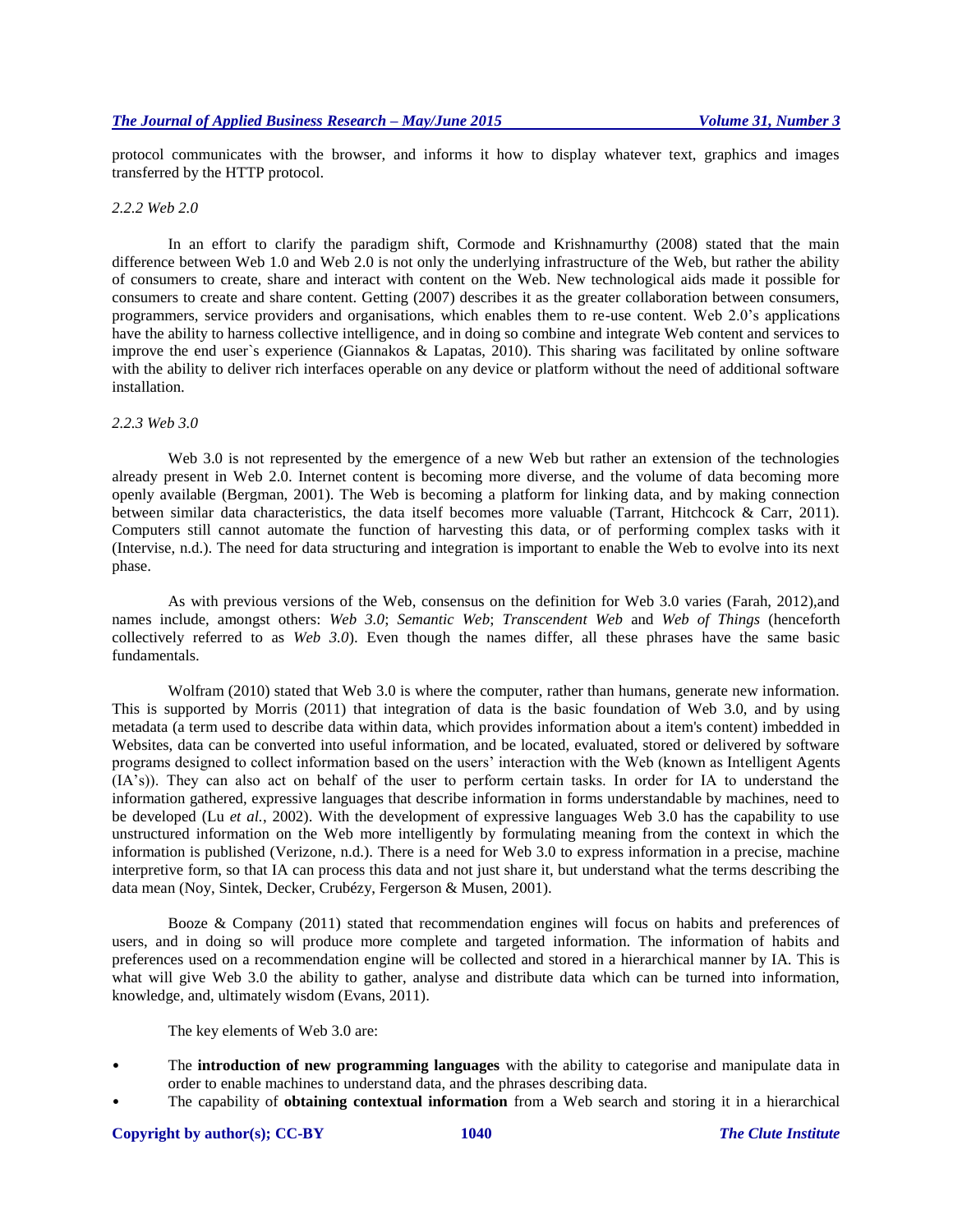manner, according to similar characteristics for easy and specific retrieval.

- The ability to obtain information from a **bigger and wider variety of sources**, including previously walled application.
- The **ability to create and share all types of data** over all types of networks by all types of devices and machines.

Web 3.0 will ultimately entail an integrated Web experience where the machine will be able to understand and catalogue data in a manner similar to a human. The data collected will be categorised in a hierarchical manner in order to link data with similar characteristics, and retrieve consumer specific data effectively and efficiently. This will facilitate a worldwide data warehouse where any format of data can be shared and understood by any device over any network.

With the adoption of new technologies, organisations lack the understanding on how to define it, extract value or govern it.

## **2.3 Corporate Governance And Control Frameworks**

With the ever increasing reliance on IT and emphasis placed on information by legislation, such as the Protection of Personal Information Bill; Protection of Information Bill, Regulation of Interception of Communications and Provision of Communication-Related Information Act and codes such as The King Report on Corporate Governance III, the responsibilities of managing and controlling IT risks and the information organisations possess, have become a vital part of corporate governance. The process of managing IT has become more than mere technical functions carried out by IT experts, and now forms part of the essential management function within an organisation (Stoneburner, Goguen & Feringa, 2002). The King III report contains the corporate governance principles for South African organisations. The governance principles reported in King III led to the introduction of IT governance in South Africa.

In order to ensure effective IT governance, organisations should make use of already established and internationally accepted frameworks as guidance. The Control Objectives for Information and related Technology (COBIT) provides a detailed framework, and describes the controls which need to be implemented in order to have a sound IT governance structure and controls (Hardy, 2006).

The purpose of COBIT framework is to guide management with controlling and managing information and related technology. The framework describes the importance of IT resources (people, applications, technology, facilities and data), and how the information, with the assistance of IT processes, created by the resources, should be delivered in order for it to fully support the business objectives (Hussain & Siddiqui, 2005). This delivery is controlled through 37 high-level control objectives or processes contained in five domains. These are as follows:

- **Monitor, Evaluate and Assess:** entails the evaluation of whether business and IT processing goals are achieved. It ensures that all IT processes are monitored in a timely manner, and the results are measured against the expected outcomes.
- **Align, Plan and Organise:** addresses strategic aspects, and concerns the implementation of a proper IT infrastructure.
- **Build, Acquire and Implement:** covers identifying, developing and acquiring an IT solution. It also assists in creating IT maintenance policies to control changes and maintenance of the system.
- **Delivery, Service and Support:** covers the actual delivery of required services, including service delivery; management of security and continuity, as well as training and technical support for users.
- **Evaluate, Direct and Monitor:** All IT processes need to be regularly assessed for effectiveness and ability to meet the business objectives. This includes assessing performance management and monitoring of internal control, regulatory compliance and governance (ISACA, 2012).

Each of these five domains and underlying processes will assist an organisation in implementing the controls needed to mitigate the risks identified and associated with the adoption of new Web 3.0.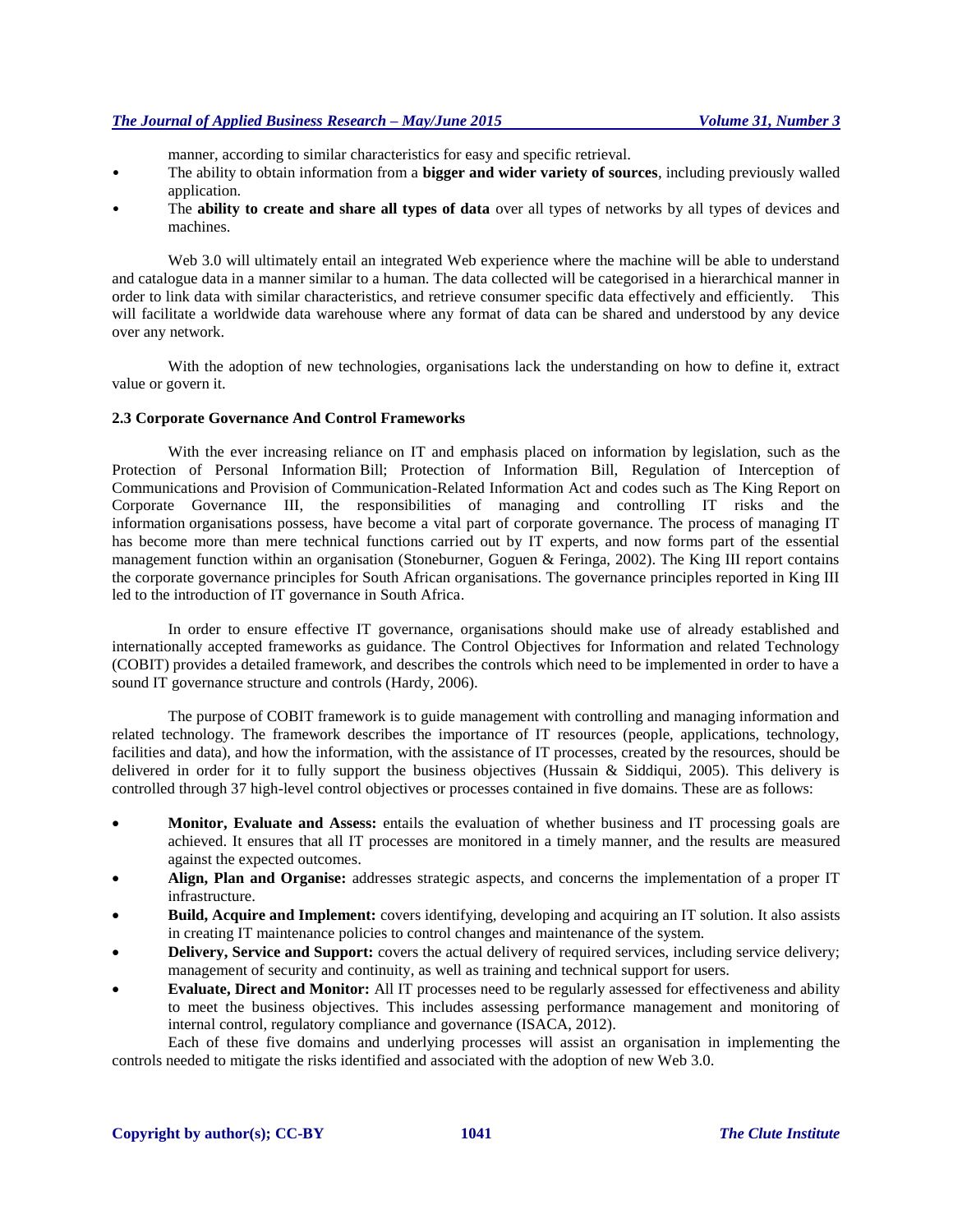# **3. FINDINGS**

In order to assess the impact Web 3.0 will have on business operations, the first step is to define the different technologies associated with Web 3.0. After obtaining an understanding of Web 3.0, COBIT control processes will be used to identify risks associated with Web 3.0. After the risks have been identified, appropriate controls will be identified to mitigate these risks.

# **3.1 Defining Technologies Associated With Web 3.0**

According to Berners-Lee, Hendler and Lissila (2001), Web 3.0 will rely on a variety of different technologies, some of which are still in development, while others are already, to varying degrees, being implemented on the Web. In order to obtain a better understanding of what Web 3.0 consists of and how it functions, one needs to be familiar with how specific terminology (such as these presented in Figure 1) associated with Web 3.0 interact. The following sections discuss some of these terminologies and technologies. These technologies can be classified in terms of Identifiers, Structures and Languages.



**Figure 1.** The Technological Layout Of Web 3.0

#### *3.1.1 Extensible Mark-up Language*

Unicode is an extensive method of defining characters electronically to ensure internationalisation of applications. It is based on similar principles as ASCII code, and is used by XML to describe characters. Extensible Mark-up Language (XML) is used to define documents with a standard format that can be read by any XML compatible application. The language can be used with HTML pages, but XML itself is not a mark-up language. Instead, it is a "meta-language" that can be used to create mark-up languages for specific applications. XML lets everyone create pieces of information, also known as tags. These tags are used to describe parts of a Website or sections of text. These tags of information can be used by other scripts or programs in very sophisticated ways if the script writer understands what the page writer used the tags for. XML provides a way for page writers to include extra tags of information on their pages, but does not explain what the tags are used for (Tim Berners-Lee *et al.*, 2001).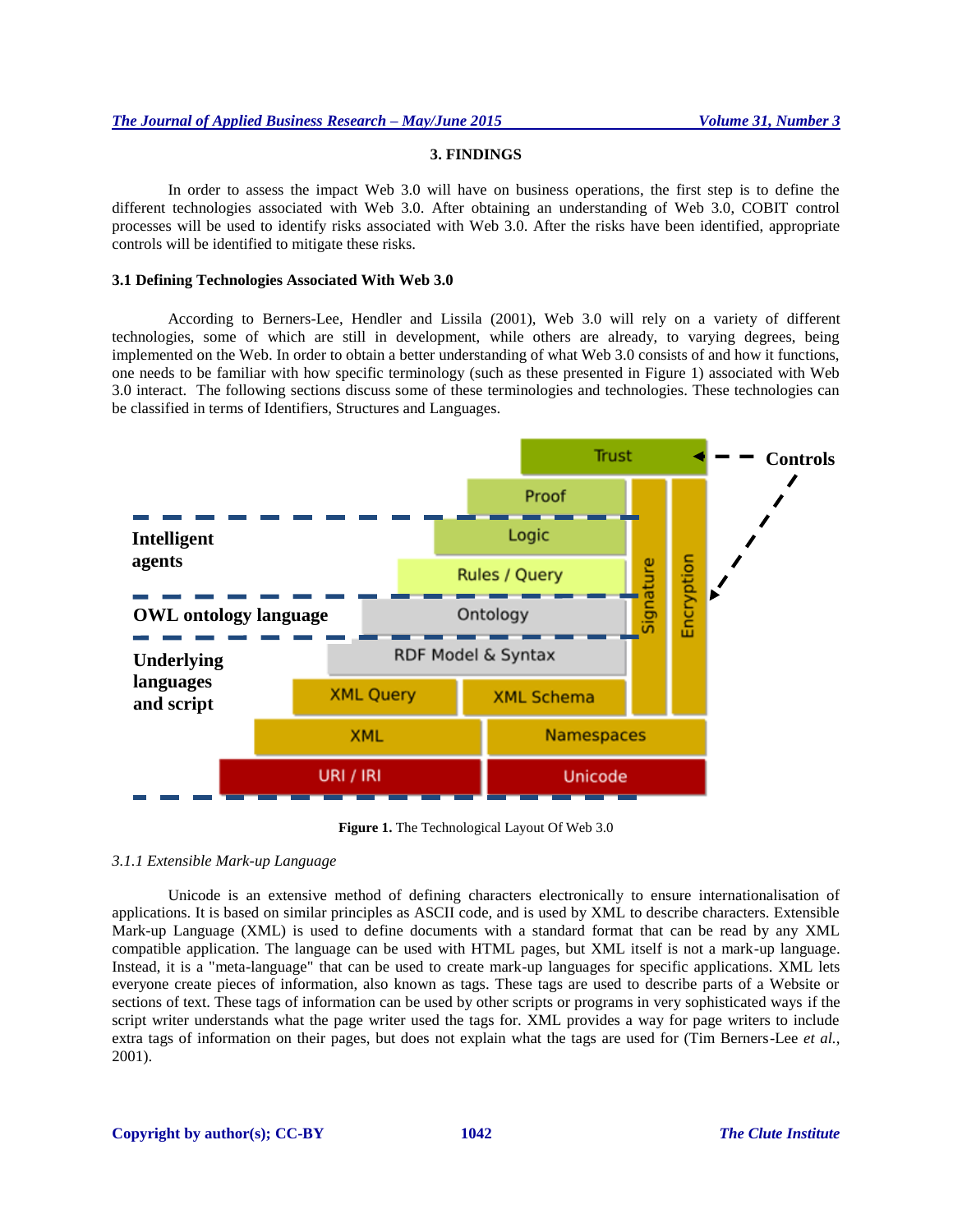#### *3.1.2 Simple Object Access Protocol*

Hyper Text Transfer Protocol (HTTP) is a protocol used on the Web to enable different machines with different operating systems and software to communicate with each other over the Internet (Rouse, 2005). One of the main characteristics of Web 3.0 is internationalisation of Web languages and interoperability of all machines on the Web. Current Web applications run secure protocols, and HTTP has not been designed to bypass these firewalls, which lessen interoperability of new applications. Simple Object Access Protocol (SOAP) uses XML and HTTP to communicate between applications and bypass firewalls. SOAP is a XML-based protocol that enables communication between different applications.

#### *3.1.3 Resource Description Framework*

Resource Description Framework (RDF) is a mechanism through which information about data is captured. It acts as a mechanism for Web page writers to add semantic information to their pages. This type of data collected by RDF is called *metadata*. Metadata is a term used to describe data within data. It provides information about a item's content. RDF is the specification that defines how metadata, or descriptive information, should be formatted. The RDF model uses a standardised subject-predicate-object format.

RDF creates statements about particular resources on the Web by means of a triple expression in the form of subject-predicate-object. The subject represents the resource, while the predicate refers to an attribute of the subject, and the object is what is referred to in the predicate. This structure is the natural way to describe the vast majority of the data processed by machines (Tim Berners-Lee *et al.*, 2001; Decker, Melnik, van Harmelen, Fensel, Klein, Broekstra, Erdmann & Horrocks, 2000).

RDF uses Uniform Resource Identifiers (URI) to specify subjects and predicates. URI's are used to identify all resources on the Web. URI identifies the name and location of a file or resource in a uniform format. URI's provides a standard protocol for resources to be accessed by other computers across a network or over the Web. After the information has been identified, the method of locating the resources is called Universal Resource Locater (URL). URL is the address of a specific Website or file on the Internet and specifies where to obtain resources.

XML and RDF have some similar qualities on querying documents on the Internet. XML has the ability to query information in a document, while RDF has the ability to extract the "meaning" of information in a document, and query that which will be essential in the development of Web 3.0 (Berners-Lee, 1998).

#### *3.1.4 Resource Description Framework Schema*

Resource Description Framework Schema (RDFS) is a set of classes with certain properties using the RDF extensible knowledge representation language, providing basic elements for the description of ontologies, otherwise called RDF vocabularies, intended to structure RDF resources. RDFS is an extension of the RDF vocabulary. It has the ability to collect a range of properties and relate the RDF classes and properties into taxonomies using the RDFS vocabulary.

#### *3.1.5 Structured Query Language and Simple protocol and RDF query Language*

Structured Query Language (SQL) is a mechanism that enables communication with a database. It is the standard language for relational database management, and has the ability to perform tasks such as retrieving data from a database, or updating a database (Melton & Eisenberg, 2001). It is a widely used standard on the Internet. Due to the complexity of data storage within RDF and RDFS, a more complex and integrated query language had to be developed. Simple Protocol and RDF Query Language (SPARQL) was created in order to enable RDF database manipulation. It has the ability to make RDF data available through a standard interface, and query it, using a SQL (Quilitz & Leser, 2008).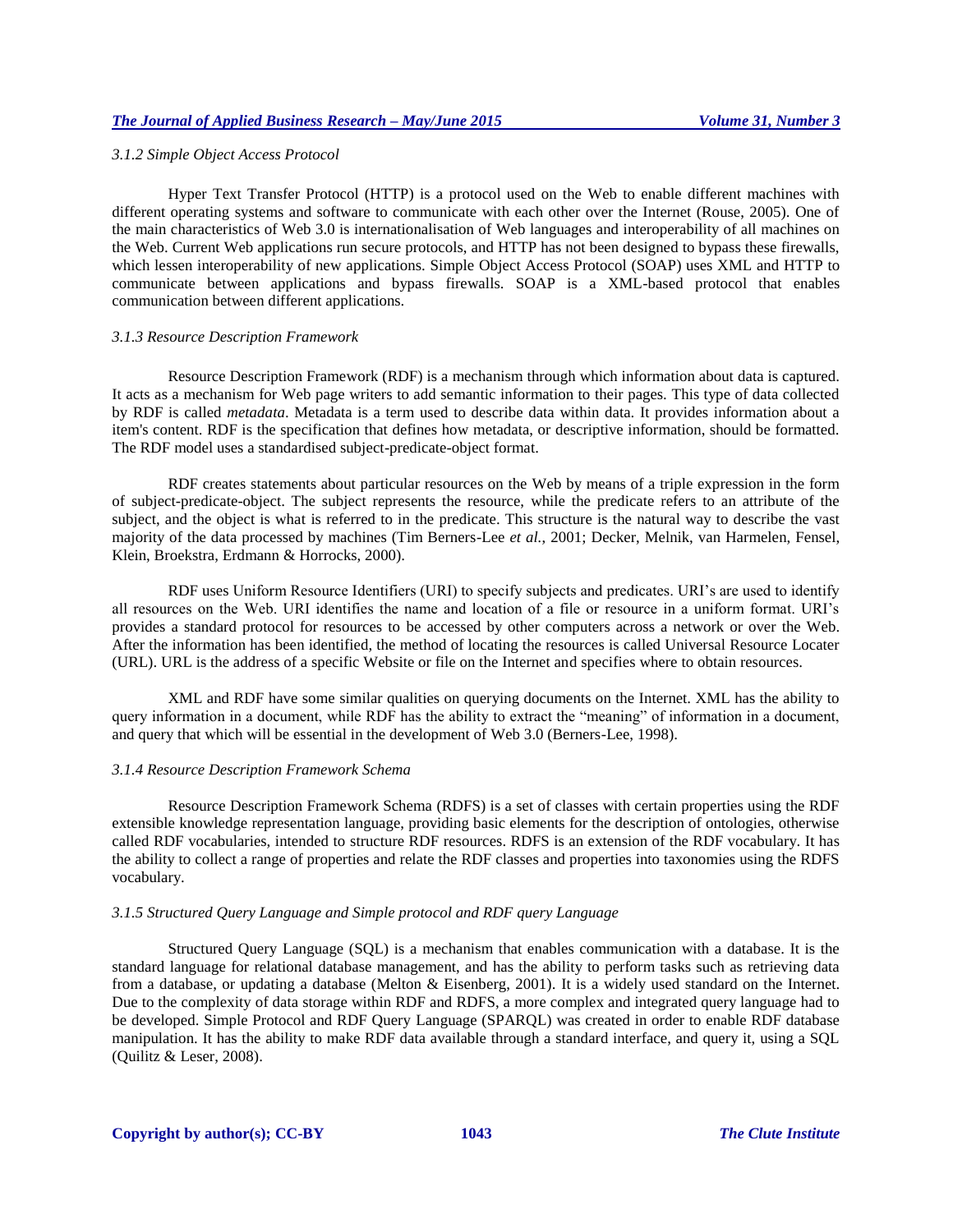# *3.1.6 Ontology Web Language and Web Ontology Language for Services*

According to Sowa (2009) ontology is the study of the categories of things that exist or may exist, and describing their relationships in a certain domain. For the Web, ontology is about extracting descriptions of Web information, and understanding relationships between Web information. Ontology Web Language (OWL) is the language that enables a machine to process information contents on the Web in a universal manner. OWL was created to give machines, the ability to process and read information on the Web. OWL is a set of mark-up languages which are designed for use by applications that need to process the content of information, instead of only presenting information to humans. OWL ontologies describe the hierarchical organisation of ideas in a domain, in a way that can be understood by software. OWL has more facilities for expressing meaning and semantics than XML, RDF and RDFS, and thus OWL goes beyond these languages in its ability to represent machine interpretive content on the Web.

OWL has a lot of characteristics similar to those of RDF, but is much stronger with greater machine interpretability, a larger vocabulary and a stronger syntax (Webschool, 2013). Similar languages have been developed in the past, but only for specific user communities (examples include science and company-specific ecommerce applications). These earlier adoptions of ontology languages were user-specific, and not designed to be compatible with the architecture of the Web.

The ability of machines to harvest information and understand the meaning thereof, is a crucial characteristic needed in order to develop Web 3.0. OWL will create the opportunity for machines to adopt these characteristics and, through RDF linking, enables a Web where information is categorised by machines in a meaningful manner and in a universal format that can be queried by any other scripts (Horrocks, 2004).

OWL-S is an extended version of OWL, based on the same principles and annotation processes, but has a greater ability with respect to expressive properties, extends support for data types, enables metamodeling and extends annotation (Golbreich & Wallace, 2012).

#### *3.1.7 Intelligent agents*

One of the major features that need to be available in order for Web 3.0 to be more accurate and useful, is the establishment of interlinking data between data sets across the Web. Intelligent agents (IA) with the use of ontologies will enable interlinking. IA's are enclosed computer systems consisting of specialised computer architecture and programming (Lewis, 2008). These IA are programmed to function in a manner similar to humans browsing the Web. Agents will be omnipresent on Web 3.0, and will be able to harvest and collect information based on the users' interaction with the Web. They can also act on behalf of the user to perform certain tasks. The precision and applicability of the information harvested and utilised by IA's, will be greatly improved through the use of ontologies (Lu, Dong *et al*., 2002).

The ability which OWL technologies provide to IA's will enable them to create meaningful reasoning about information on the Web, which will equip IA's with knowledge about data, and increase their intelligence and mobility. The current computing paradigm on the Web is based on the client/server initiative. With IA's gathering more intelligence and mobility, the paradigm will shift to agent based distributed computing. IA's will be able to fulfil their assignments autonomously and precisely by migrating from one site to another, carrying their codes, data, running states and intelligence (Lu, Dong *et al*., 2002). IA's will act as an electronic assistant by automating repetitive tasks, harvesting and summarising complex data, and being able to learn on behalf of the user by analysing the users' interaction with the Web. The information gathered from this analysis, will give an agent the ability to make recommendations to the user (Gilbert, 1997).

IA's ability to harvest information collectively and autonomously and to structure it has been limited due to the fact that they are not able to harvest information from the Web in a meaningful way, and reason with this information. With the introduction of technologies outlined above, IA's will gain the ability to understand information in a meaningful way. The technologies discussed will form the core operatives to enable Web 3.0, and mainly consist of scripts and programming codes/languages. The required infrastructure, usage, data and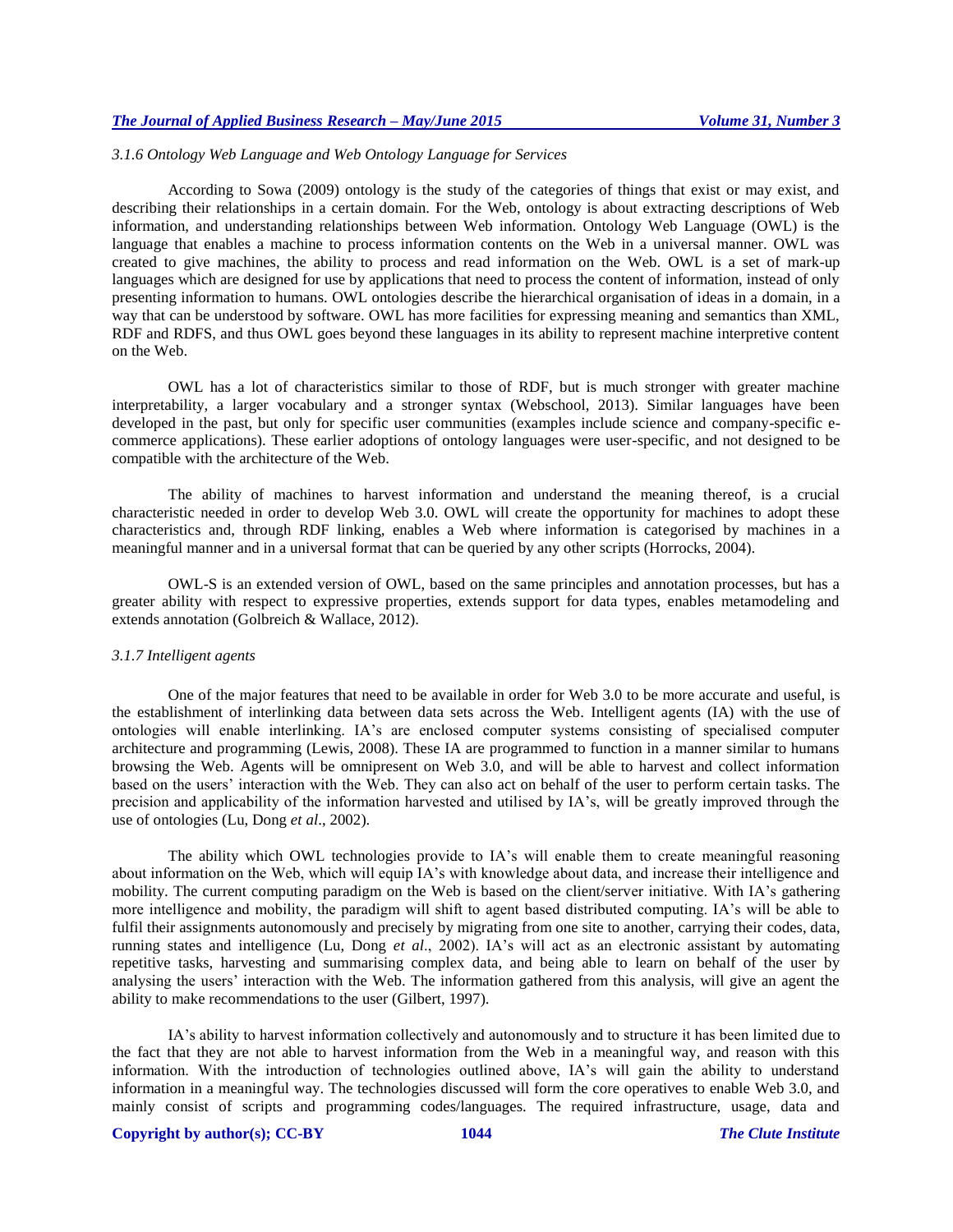information are already available on the present Web 2.0 platform. These technologies will form the fundamental structures which will enable machines to exploit the rich content available on the Web and create opportunites.

#### **3.2 Opportunities or possible uses for Web 3.0**

In present business and other environments, the Web is an essential resource, and Web 3.0, with metadata annotated information, will be even more vital for completing information based tasks. By combining the technologies discussed in section 3.2, the Web has the potential to become the location of every possible information resource, person, and organisation, and all the activities relating thereto (Sheth & Meersman, 2002). Through Web 3.0 and IA, processes will become more automated, producing information much faster and precisely, at an improved level of access (Bakshi & Karger, 2005). The enhanced ability Web 3.0 will offer to machines to categorise and add meaning to information, will increase the range of uses for the Web, and will bring forth new opportunities.

- Overall increased collaboration between consumers, developers and machines. With Web 3.0 enabling machines to read, understand and reason with information on the Web, information will become integrated and precise, readily available, and will become more valuable to the consumers of the information.
- Autonomous characteristics of Web 3.0 will lighten the work load of data management, and enable new intuitive and personalised Web services. Web services, in this context, refer to websites which not only provide static information and allow the user to interact and contribute information, but also have the ability to create new Web services based on user preferences.
- Agent based distributed computing refers to the shift in the computing paradigm from information distributed through a client/server initiative, to information harvested and distributed autonomously.
- Web 3.0' ability to integrate and structure data autonomously, will increase the accuracy and availability of research data repositories. This will increase knowledge management, and enable more effective and collaborative research with less common restrains (such as language barriers). It will also assist in enhancing business intelligence or big data capabilities.
- They will overcome the short coming of traditional search engines that lack coherence in two major areas, namely, the reliability of the resources, and the relevancy of the information found. Natural language processing and Web 3.0 will enable a search engine to organise information based on the context within the document, and not just recognition of phrases. This, combined with information collected by IA's, will better define the users' preferences and make searches more precise and personalised than is possible with current algorithms (Verizon, n.d.).
- Web 3.0 and their ability to express meaning to data, will open an area of exploitation in eLearning and research (Naeve, Lytras, Nejdl, Balacheff & Harding, 2005). The facilities provided by Web 3.0 will enable learners to create, annotate, share and discuss content over the Web (Ghaleb, Daoud, Hasna, ALJa'am, El-Seoud & El-Sofany, 2006). According to Sampson, Lytras, Wagner and Diaz (2004), Web 3.0 will enable the creation of hypermedia systems. These hypermedia systems are portrayed as silos of information with the ability to adapt to the changes in its environment. The ability for a database to adapt is a crucial factor in the area of eLearning, especially taking into account the different needs of learners.
- IA's harvesting personal habits and information of consumers, will create a personalised Web experience which will amount to countless opportunities for inbound marketing schemes. Inbound marketing involves the distribution of information to consumers who value the information (Prescott, 2012). The main objective of inbound marketing is to target specific consumers based on their semantically related market segments, and build an electronic relationship with consumers by personalising their economical browsing experience.

# *3.3 Risks Associated With Web 3.0*

Web 3.0 creates the opportunity for collaborative and autonomous integration and distribution of data on the Web. Autonomous machine communication, harvesting of data and creation of information, presents opportunities, as well as risks that need consideration when evaluating Web 3.0 (McGraw, 2008).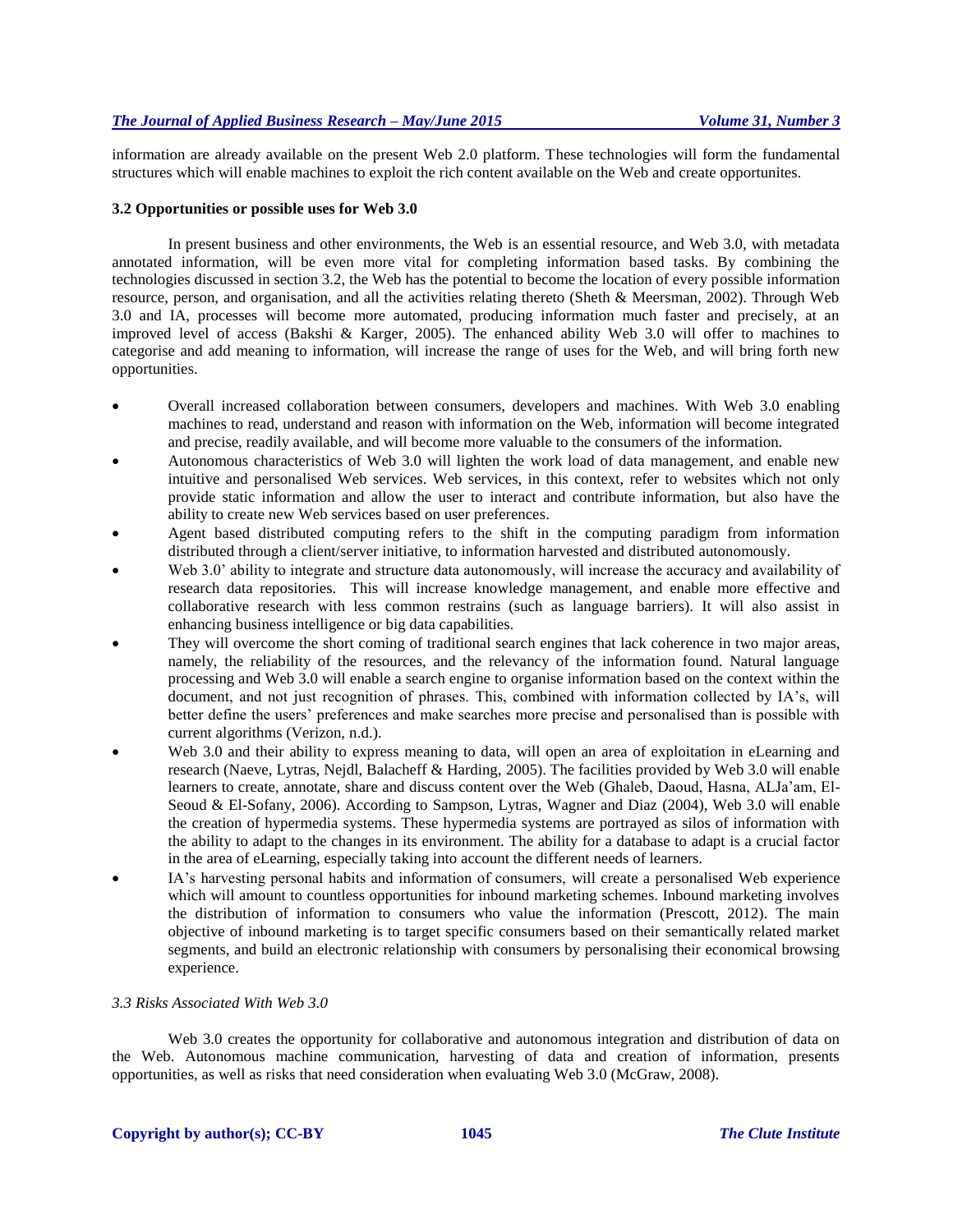# *3.3.1 Pre-Existing Web Risks*

Rudman (2010) explained that the risks associated with the different stages of Web evolution, are incremental. Vulnerabilities which were present during the first generation of the Web, had an impact on the second generation as well. The same notion will be applicable to the third generation of the Web. Some of the homogeneous vulnerabilities that organisations are, and will be, exposed to are:

- Unauthentic electronic intrusion.
- Unwanted application performance due to continuous updates.
- Over-reliance on services offered by third parties, or only relying on server side security.
- The loss of confidential and personal information due to malicious attacks.
- Unproductive use of organisational resources.
- Non-compliance with regulatory governance, and the possibility of loss due to legal action.
- Shortage in experienced technicians to ensure effective operation and monitoring of complicated systems and applications (Rudman, 2010).

The next section of the study explains the risks incrementally associated with Web 3.0.

# *3.3.2 Unauthorised Access To Sensitive Information*

The exponential growth and availability of information on the Internet, and the new technologies offered by Web 3.0, will make data a crucial information resource. The ability of Web 3.0 to personalise Web usage, and IA to harvest browsing history and personal information in order to automate the Web experience, will bring forth a new level of privacy concerns. According to Nematzadeh and Pournajaf (2008) securing the Web is not just preventing unauthorised access, but also the prevention of unauthorised modification of data and use of resources. Kumar, Prajapati, Singh and De (2010) divide unauthorised access and data manipulation into four categories:

- **Unauthorised access**. The intrusion and capturing of sensitive information on a system by an entity without authentication. Many authorisation vulnerabilities exist, when no authentication is being used, or when password authentication is present, but it gets passed in plaintext format through SOAP headers. Another threat is when basic authentication is being implemented, but the data is transferred over unencrypted channels, or when the system accepts default passwords.
- **Parameter manipulation** is the unauthorised interception and tampering of data while it is being transferred over a network between the consumer and the publisher. These vulnerabilities which exist when data packages are not digitally signed or encrypted to provide privacy and tamper proofing.
- **Network eavesdropping** is the ability of an third party to listen in on conversations and obtain confidential information without the knowledge of the communicators (McGraw, 2008). This is usually accomplished by using monitoring software to obtain privileged information contained in SOAP headers. This occurs if the system contains vulnerabilities like minimal encryptions on both message and transport levels, or if credential data is stored in plaintext in SOAP headers (Kumar *et al*., 2010).
- **Message relay** attack enables an unauthorised person to intercept data sent over a network, and relay it back to the publisher. Generally the attacker will change crucial information in the message, such as the delivery address, and then relay it back to the publisher without the knowledge of the consumer. Vulnerabilities in a system include messages without ID numbers, unencrypted messages and messages that are not digitally signed.

#### *3.3.3 Hyper-Targeted Spam*

Hayati, Potdar, Talevski, Firoozeh, Sarenche and Yeganeh (2010) define spam as the unsolicited distribution of large amounts of content (such as e-mail; instant messages) via a network to a variety of consumers without their consent. Spam has the ability of carrying infected scripts like malware, adware and viruses. The ability of Web 3.0 to integrate and link vast amounts of available metadata in a machine interoperable format, will create opportunities for a new enhanced form of spam attacks. Web 3.0 changed the method of distribution and the

#### **Copyright by author(s); CC-BY 1046** *The Clute Institute*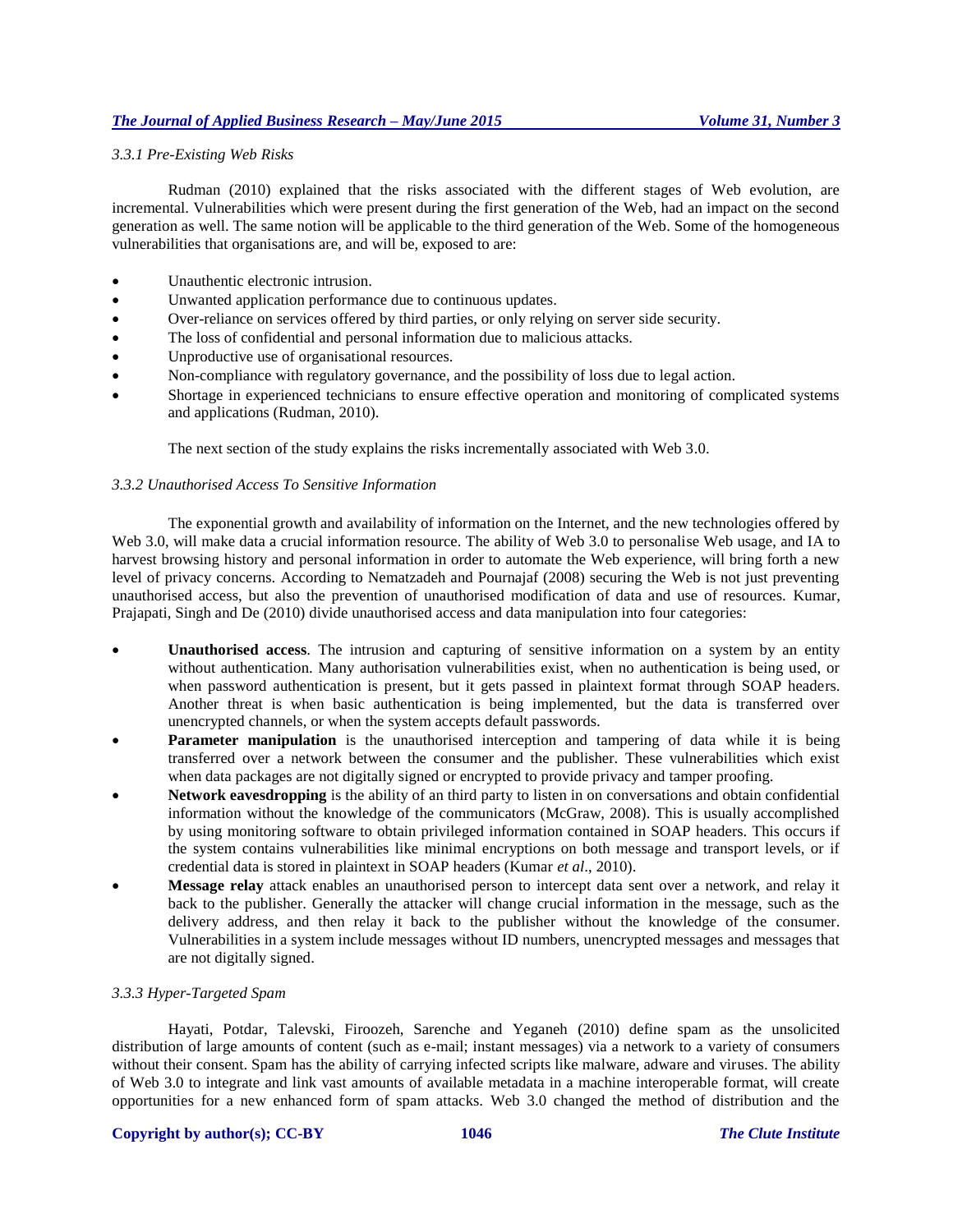intensity of the distribution of unsolicited content. Hasnain, Al-Bakri, Costabello, Cong, Davis and Heath (2012) and Ferrel (2008) describe the methods of exploitation of the platform provided by Web 3.0, as follows:

- **Application pollution.** Applications running within Web 3.0 will use the entire Web`s resources as a database. Spammers can infect a universal resource that acts as a specific database for an application. With the infection of an application`s database, spam can be distributed directly inside the application.
- **Personalisation of Web content** will enable spammers to gather more private and personal information about users. The use of this information will make the differentiation from legitimate communication increasingly difficult.
- **Improved ranking.** Ranking is the method used to determine what rank a search result will obtain when entered into a search engine. Web 3.0 will empower search engine capabilities, which will allow spammers to manipulate the ranking of malicious resources by creating triples containing malicious literal values that will be able to influence term based metrics. Complicated algorithms in conjunction with linked data are used to calculate the rank of the resource. Spammers will also attempt to exploit these algorithms by creating fake external links to resources in order to improve the resource rank.
- **Hiding.** Web 3.0 is based on open source which will enable IA's to automatically harvest information about anti-spam software, and will empower spammers to improve their method of hiding malicious content from anti-spam software.

# *3.3.4 Identity Theft And Social Phishing*

Web 3.0 will introduce richer metadata, and with ontologies the integration capabilities of metadata will increase. Consumers may lose track of sensitive data available on the Web, and where it is stored, and this may lead to an increase in the precision and volume of inference attacks. Inference attack is a form of intense data mining where confidential information is harvested and disclosed by integrating non-sensitive data with metadata (Farkas & Hunhs, 2002). Phishing is a socially engineered crime through which confidential information is harvested by an unauthorised party impersonating a trusted third party. A similar threat is, identity theft, which is the process of harvesting personal information with fraudulent intent by means of exploiting information available on electronic communications mediums. Both these risks existed previously, but the precision and volumes of these threats will increase. The main threat is the ability of script writers to exploit sensitive information distributed in metadata.

#### **3.3.5 Autonomous Initiation Of Instructions And Malicious Script Injections**

Web 3.0 relies on different levels of languages, each with its own individual characteristics. The most common attack on Web languages takes place in the subset of Query/Update languages (Orduña, Almeida, Aguilera, Laiseca, López-de-Ipiña & Goiri, 2010). The most widely used query language in the development of Web 3.0 is SPARQL. Orduña *et al*. (2010) introduces three new types of Web 3.0 query injections:

- **SPARQL injections** are a technique used by malicious attackers to take advantage of vulnerabilities occurring in Web applications by gaining unauthorised access to the back-end layer of a database by passing non-validated SPARQL commands through a Web application (Su & Wasserman, 2006). Attackers manipulate the execution of Web application commands by structuring specific queries that enable them to harvest sensitive information within the applications' database.
- **Blind SPARQL injections.** The query languages used with Web 3.0 will consist of complicated and high level structures which will make retrieval through injection attacks much more difficult. Through blind SPARQL injections the attacker queries the database, and receives Boolean result. By querying the database repeatedly, the attacker can harvest sensitive information through true and false error messages provided by the database.
- **SPARUL injections.** SPARUL is the update version of SPARQL, and allows not only reading query abilities, but writing them as well. This creates a new threat for manipulations and extraction of data from a database, since the entire ontology can be modified through queries.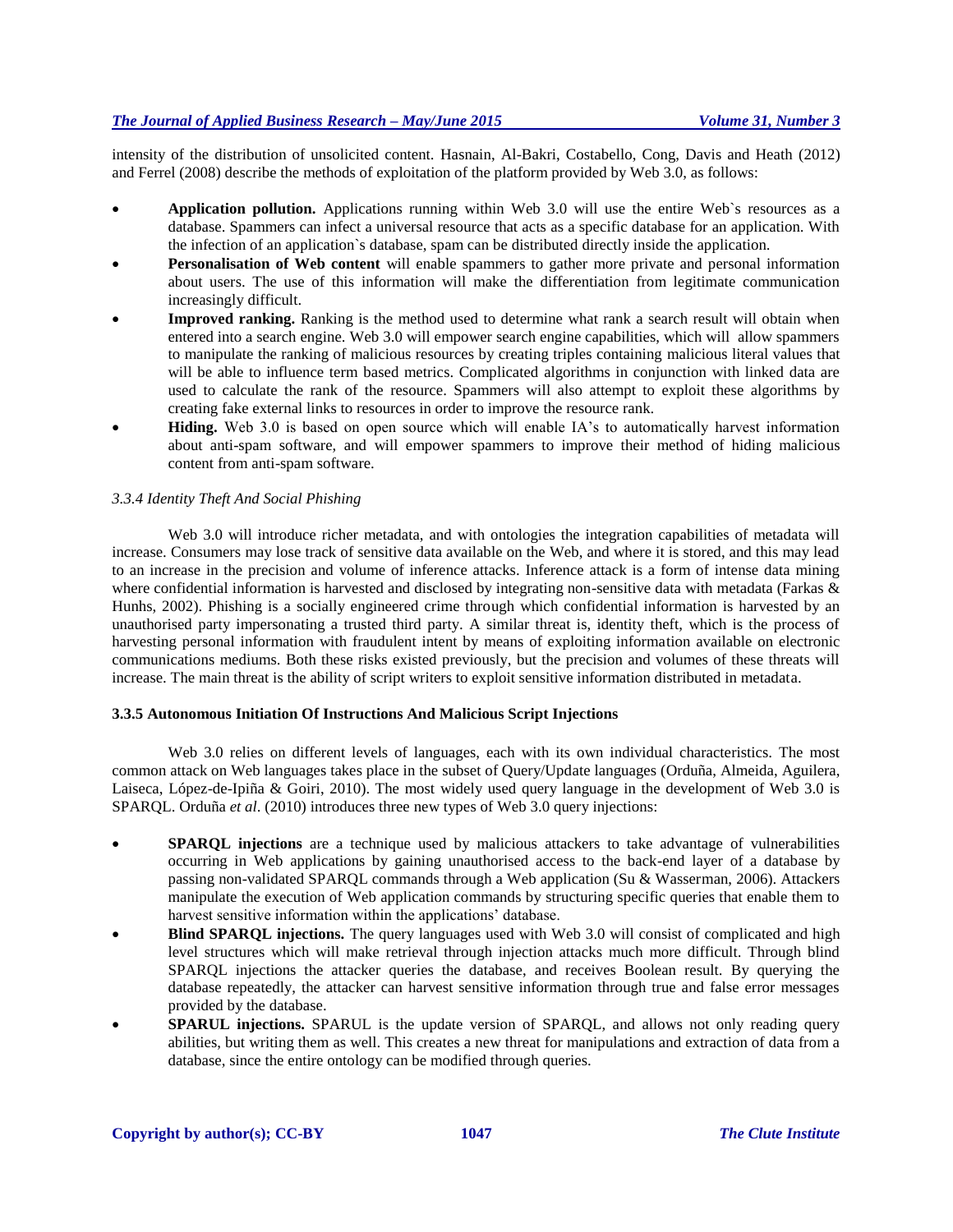#### *3.3.6 Development Of Ontologies*

Ontologies (being the carriers of meaning of information available on the Web) will need to be developed to be able to interpret unified meanings of information in order to integrate information gathered from a variety of sources. An adequate infrastructure needs to be set in place to support ontology development; mapping; annotations referring to them, control over adjustments and creation of new ontologies. Benjamins and Contreras (2002) explain that the major concerns that need to be addressed in order to manage the risks associated with the development of ontologies, are the creation of kernel ontologies which will act as a unified top level dictionary. The ontologies development process will also need the necessary methodological and technological support and configuration management in order to control the creation of different versions of ontologies, and to manage the association between the ontologies and annotations.

The creation of a new technology like ontologies also poses the threat of exploitation due to inefficient knowledge of the subject during its development phase. Script writers might try to take advantage of vulnerabilities prompted by inexperience with the technology. Vulnerabilities include, but are not limited to, hidden malicious script within ontologies, and manipulation of ontologies in order to obtain sensitive data.

#### *3.3.7 Proof And Trust Standardisation*

Due to the ability of Web 3.0 to autonomously harvest and integrate data and convert it into information, all statements on Web 3.0 need to be considered as claims before they can be trusted (Gil & Artz, 2007). Only when these claims have been established, should trust be put in the information provided. In order to be able to trust harvested information, the source of the information, as well as the policies available on the source, needs to be obtained and analysed (Medić & Golubović, 2010).

IA's can use both the context and reputation of sources to determine the level of trust that can be put in a source (Gil & Artz, 2007). IA will be able to communicate among themselves without human interaction to determine if a source (i.e. the agent of the source) can be trusted. This creates an opportunity for malicious attackers to write scripts which impersonate a trustworthy agent, and enable them to perform unauthorised actions and inject harmful scripts.

Web 3.0 will rely heavily on semantic tagging. Script writers can manipulate semantic tagging by providing inaccurate information, and by doing so improve their Website ranking. With higher rankings more users will visit these Websites, which can be infected with various types of malware and harmful scripts.

#### *3.3.8 Internationalisation – Multilingualism*

The challenge of sharing information from different geographical areas in a common language understandable by all participating entities, has been prevalent in Web 2.0. Web 3.0 will also be affected by the risk of multilingualism. According to Benjamins *et al*. (2002) multilingualism will affect some of the following areas of Web 3.0:

- **Ontologies** will be one of the cornerstones of Web 3.0, and developers will need to develop ontologies in their native language.
- **Annotation** and the description of content will be a bigger challenge since most of the Web community will take part in annotating its specific content. These annotations will have to be in detail and precise in order for Web 3.0 to realise. Consumers will only be able to become contributors if proper support is created to enable them to annotate in their native language.

Language boundaries will suppress the ability of consumers and contributors to describe and integrate content. This will increase the risk of non-interoperability and miscommunication between applications and IA's.

Many of the risks identified in this section were prevalent in Web 2.0, but due to the addition of new technologies with original and unknown structures, additional risks will arise. New controls and methods of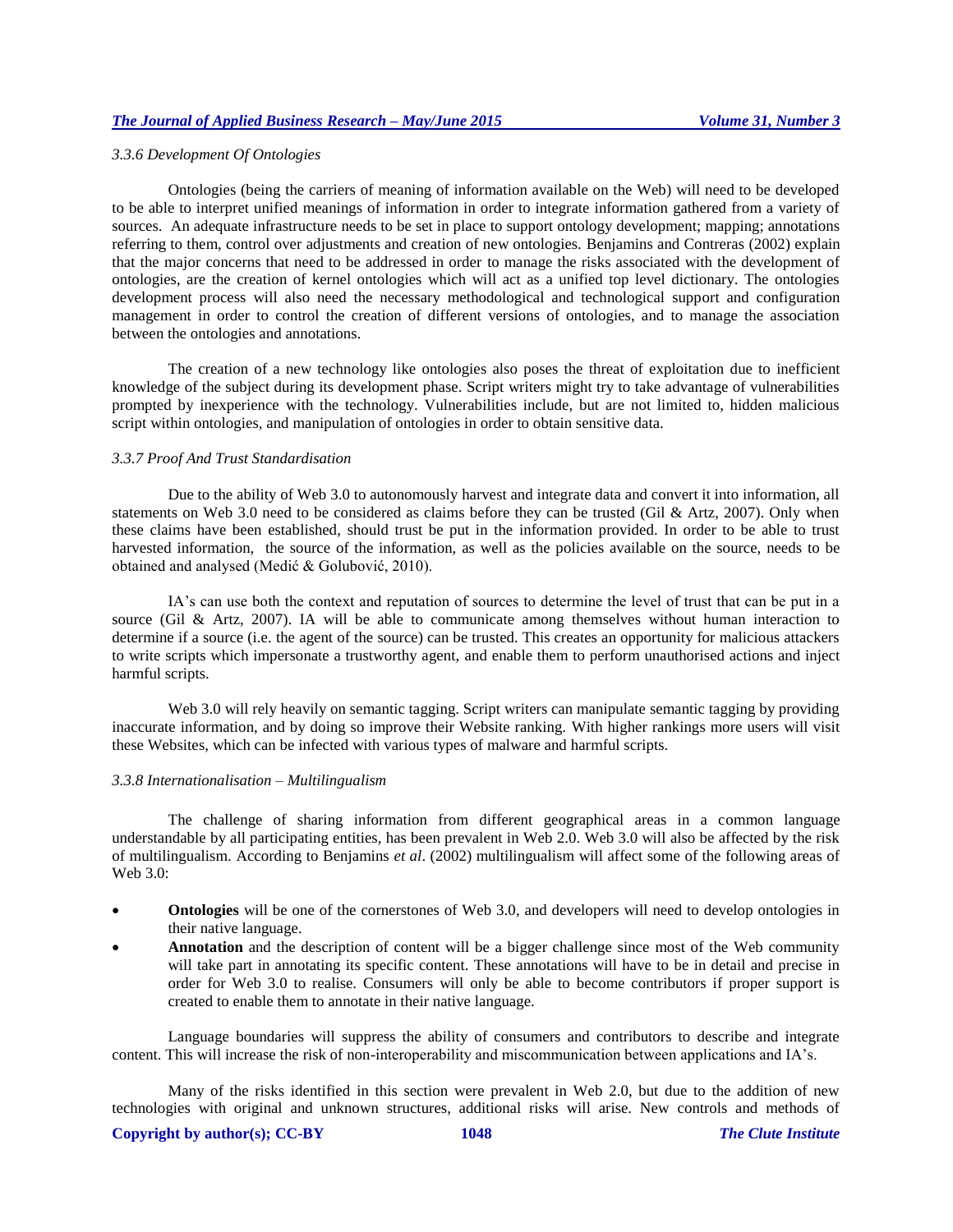regulating activity on Web 3.0 will need to be adopted in order for these new technologies to operate effectively and accurately.

#### **3.4 Safeguards And Controls To Mitigate Risks**

Web 3.0 will be an environment where data and information will be shared openly and interactively. Information will be much more valuable to organisations and consumers, and it needs to be treated and protected as an asset. The consumption of information by machines will affect the level of control an organisation can exercise over securing valuable information on the Web. Controls need to be revisited and modified in order to mitigate the new risks.

#### *3.4.1 Controls*

The threats can be controlled through the use of technological methods with the inclusion of an administrative component.

#### 3.4.1.1 Technological Control

The following technological controls can be implemented:

- **Encryption and authentication.** Communication between a Web server and a consumer is controlled by input and output parameters. These parameters need to be encrypted. This can be accomplished by using a semantic mark-up that specifies the security characteristics of the Web servers' input and output parameters (Kagal, Paolucci, Srinivasan, Denker, Finin & Sycara, 2004). This will enable the data to keep its structure while not revealing the values, after which matchmaking services can select the service required by using this meta-information. Lee and Whang (2006) stress the fact that encryption mechanisms like Secure Sockets Layer (SSL) and Transport Layer Security (TLS), which are commonly used during transmission of HTTP protocols, are not sufficient for XML or RDF transmissions. XML Encrypt (XMLEcn) and XML Signature (XMLSig) are standards used to encrypt XML data and ensure that data which is transmitted, is authenticated through the use of digital signatures. Partial RDF encryption (PRE), as suggested by Giereth (2005), recommends an algorithm which encrypts fragments of RDF content to ensure secure transmission of data.
- **Access control.** Web 3.0 will grant access to resources through SPARQL query language, which will also be the main exploit malicious attackers will use to gain unauthorised access. Social Semantic SPARQL Security for Access Control (S4AC), is an access control vocabulary for SPARQL query language (Villata, Delaforge, Gandon, & Gyrard, 2011). It enables users to invoke access control policies for their RDF data by using a SPARQL 1.1 ASK clause that enables them to specify certain conditions within metadata tags that need to be met before access is given to resources. ROWLBAC (Finin, Joshi, Kagal, Niu, Sandhu, Winsborough & Thuraisingham, 2008) and SecurOntology (García-Crespoa, Gómez-Berbísa, Colomo-Palaciosa & Alor-Hernández, 2011) are other methods to ensure secure access of OWL ontologies.
- **Guaranteed e-delivery**. This method promises the secure delivery of electronic information, and ensures through follow-up controls that the information has not been tampered with during transmission. It is based on the combination of secure hosting and e-mail notifications. The recipient of the information will receive an e-mail that informs him that information has been sent, and that delivery is pending, while the sender will receive notification when the information has been retrieved. This enables crosschecks of information sent electronically (Gilbert, Abrams, Linden, Mogull, Orans & Wald, 2001).
- **Effective spam filtering.** The ability of ontologies to enable a machine to understand and reason with content, creates an opportunity to filter incoming and outgoing data more effectively. Youn and McLeod (2007) suggested controls can be implemented by mapping a decision tree into an ontology, thus enabling a server to understand incoming and outgoing messages, and based on rules set, filtering out spam emails. Eyharabide and Amandi (2012) introduced a next level of integration between the use of ontologies and spam filtering by not only using ontologies to filter spam, but also to personalise filter based on user preferences harvested by ontologies.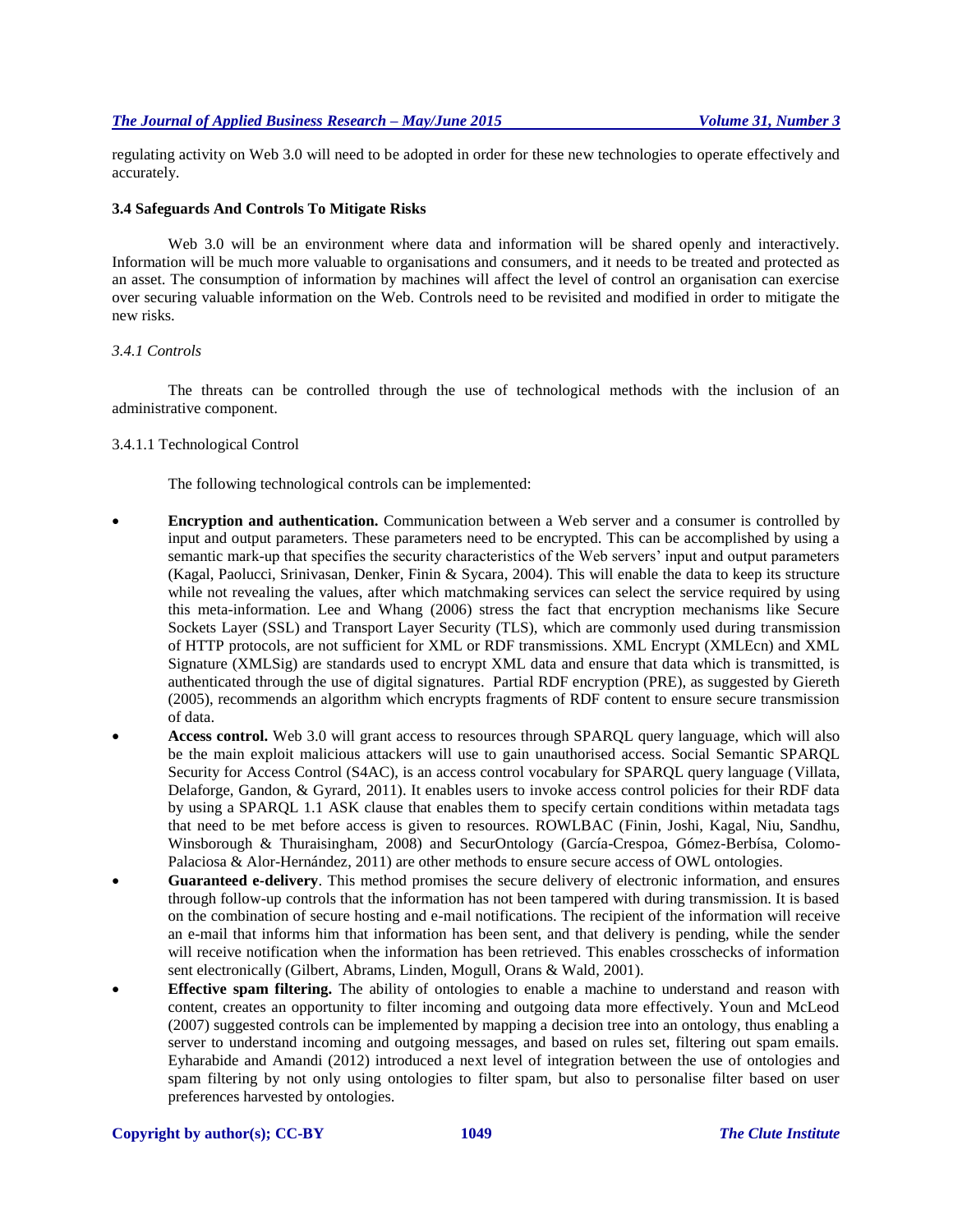Dietzold and Auer (2006) suggest the implementation of a Lightweight Framework for Access Control which consists of an information query filter that is based on the quality and trust properties of resources. The framework controls access through a query engine that is limited by a rule processor which decides whether the query filter can trust a resource. The implementation of a Semantic Data Crawler which only harvests documents and information from predefined semantic Web data sources, can also assist in filtering out data retrieval from untrustworthy and malicious resources (Lašek & Vojtáš, 2011).

- **Anti-malware software.** Anti-malware software, including anti-spy and -virus software, should be installed in order to eliminate the threat of malicious infections of a system of both inbound and outbound electronic transmissions (Rudman, 2010). The implementation of a structure like Taiwan Malware Analysis Net (TWMAN) will mitigate the risk of infections associated with Web 3.0. TWMAN consists of two IA, a malware behavioural analysis agent and an ontology agent. By integrating the information collected by the ontology agent, the malware behavioural analysis agent collects malware behavioural information and builds a malware behavioural ontology with malware behavioural rules. This creates a ubiquitous software agent that examines malware behaviour, and autonomously creates rules to protect the system from infection in real time (Huang, Lee, Kao, Tsai & Chang, 2011). Chiang and Tsaur (2010) introduce the same concept of ontology based malware protection for the safeguarding of mobile devices.
- **Monitoring of composite events.** User history logs that define all types of network activity, which includes bandwidth usage, sites visited and files downloaded should be kept and reviewed regularly. Complex and composite events within a Web service should be monitored. This will simplify the process of sharing events and content between IA's, and will contribute to the standardisation and internationalisation of Web content (Vaculín and Sycara, 2007; Rudman, 2010).
- **Network and underlying infrastructure security.** Most of the security surrounding access control is focused on the application domain. Action needs to be taken to ensure that the users' system also protects the transmission of electronic information. Foley and Fitzgerald (2008) suggest the implementation of firewall IA's which act like IA with parameters set to support firewall configuration. The firewall IA's will negotiate the firewall settings, controlling access based on a knowledge repository that is gathered from ontologies. This repository will be constantly updated and controlled by facts collected by IA's as they harvest information from new knowledge and inferences.
- **Validation of input.** The most common attack to bypass input validation is SQL injections, which grant the attacker unrestricted access to database information. Halfond, Viegas and Orso (2006) suggest the implementation of a New Data Validation Service (NDVS) using Web 3.0. The process of validating input starts by using ontology to describe all the data in the Web application through RDF annotation. When the user requests a HTML, the interceptor will intercept it before it gets processed at the server side. The RDF annotations are extracted from the RDF ontology by the RDF extractor, and compared to the user inputs by the validator to ensure valid inputs. If the validation is correct the request is processed.

# 3.4.1.2 Keep users and developers informed about the risks

A predominant threat when adopting a new technology is users engaging in these technologies without training and guidance as to what the technology entails, and why there are risks associated with it. Developers as well as consumers need to be educated and made aware of these risks and should cover:

- **A better understanding of the issues**. Both consumer and developer need to understand the risks arising from Web 3.0. Collaboration is needed between the two parties to ensure that not only technical solutions are implemented, but consumer contributed solutions like Web interfaces, ease of use of applications and informative applications, are investigated as well.
- **Developers design methodologies.** Designers must be aware of the preceding risks before they start developing Web applications. During development stages technical solutions must be integrated into the design of the application to ensure secure and accurate execution of Web applications.
- **Education of consumers.** Consumers need to be educated on the issues surrounding Web 3.0, which includes technical understanding, identification of potential risks, and social rules and expectations. This can be introduced through the use of different approaches, like long term learning and maintenance campaigns, or by incorporating it into Web interfaces, which offers contextual tours to consumers to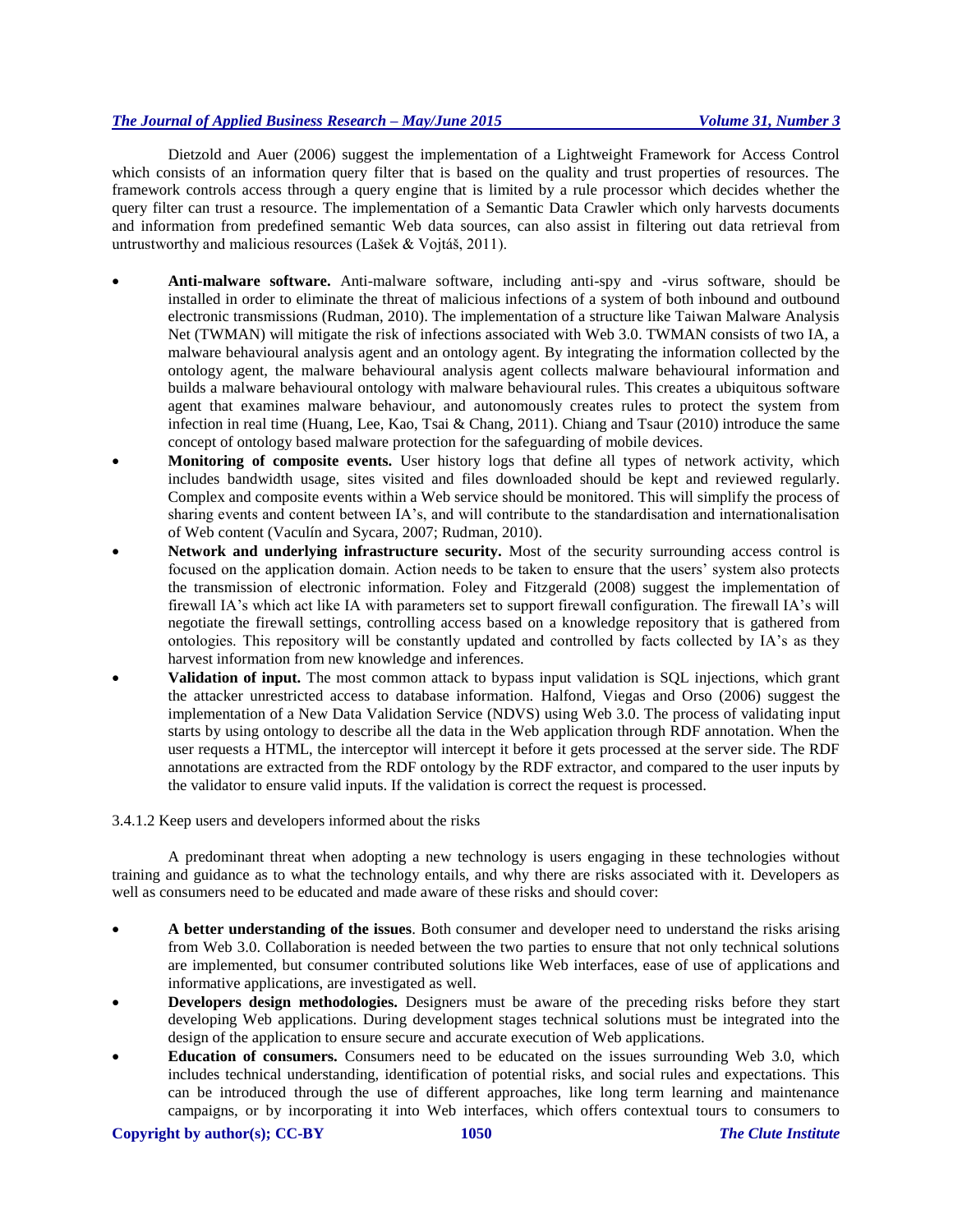highlight risk areas within the application. Consumers also need to be educated about the major safeguards that are associated with the adoption of new technologies, like the identification of risks relating to the new applications; refraining from interacting with suspicious applications and attachments of communication from unknown sources, and using security features embedded in applications, browsers and underlying infrastructure (firewalls, anti-malware software).

#### 3.4.1.3 Policies And Guidelines Controlling Use

Organisations need to adopt regulating policies and guidelines to ensure users are educated and informed on why and how they are allowed to use certain technologies. When adopting these policies, organisations should not only consider written policies, but also automated policy creation through the use of semantic technologies. Policies implemented should not only support the organisations' strategic objectives, but also comply with regulatory governance. The policies should be clear and communicated to all levels of employees in a non-technical language. The policies should be written in a manner which makes it adaptive to changes, and it should be reviewed and adapted by top management on a regular basis.

#### 3.4.1.4 Setting Electronic Parameters

Kagal *et al*. (2003) suggest the implementation of distributed policy management through the use of a semantic policy language. This policy language will be based on ontologies written with specific parameters. The language will have some domain independent ontologies, but will also require specific domain ontologies. The language will consist of two constructs that will be able to select meta-policies, which will be invoked to resolve conflicts. The first construct is a modality preference (negative over positive), and the second is priorities construct (when there is more than one policy applicable, this construct will invoke the policy that enjoys priority). The use of ontologies to create policies will enable policies to be much more adaptive to real time changes, and by integrating it with IA, ensure that policies are more effective and applicable.

Organisations are always eager to adopt the new technologies based on the opportunities they might offer. With the adoption of all new technologies new risks will arise which are rarely taken into account when making these decisions (Hall & Khan, 2002) or when implementing controls.

# **4. CONCLUSION**

Modern organisations operate in a highly technological environment, rapidly and continuously evolving where technology plays a vital part in an organisations success. Much of this technology is driven by the Web. The introduction of Web 3.0 will create new opportunities that will assist organisations in reaching their objectives. With the adoption of new technologies, developers, consumers management tend to focus on the benefits, and ignore the risks associated with the implementation of these technologies. The research shows that in order to understand the true impact of implementing new technologies, the underlying infrastructures that support these technologies, must be defined. COBIT 5 was used as a governance framework to identify the risks associated with Web 3.0 and to recommend control processes that can lower the threat to an acceptable level. Table 1 maps the incremental risks associated with Web 3.0 identified during the research, and possible safeguards that can be implemented to mitigate these risks.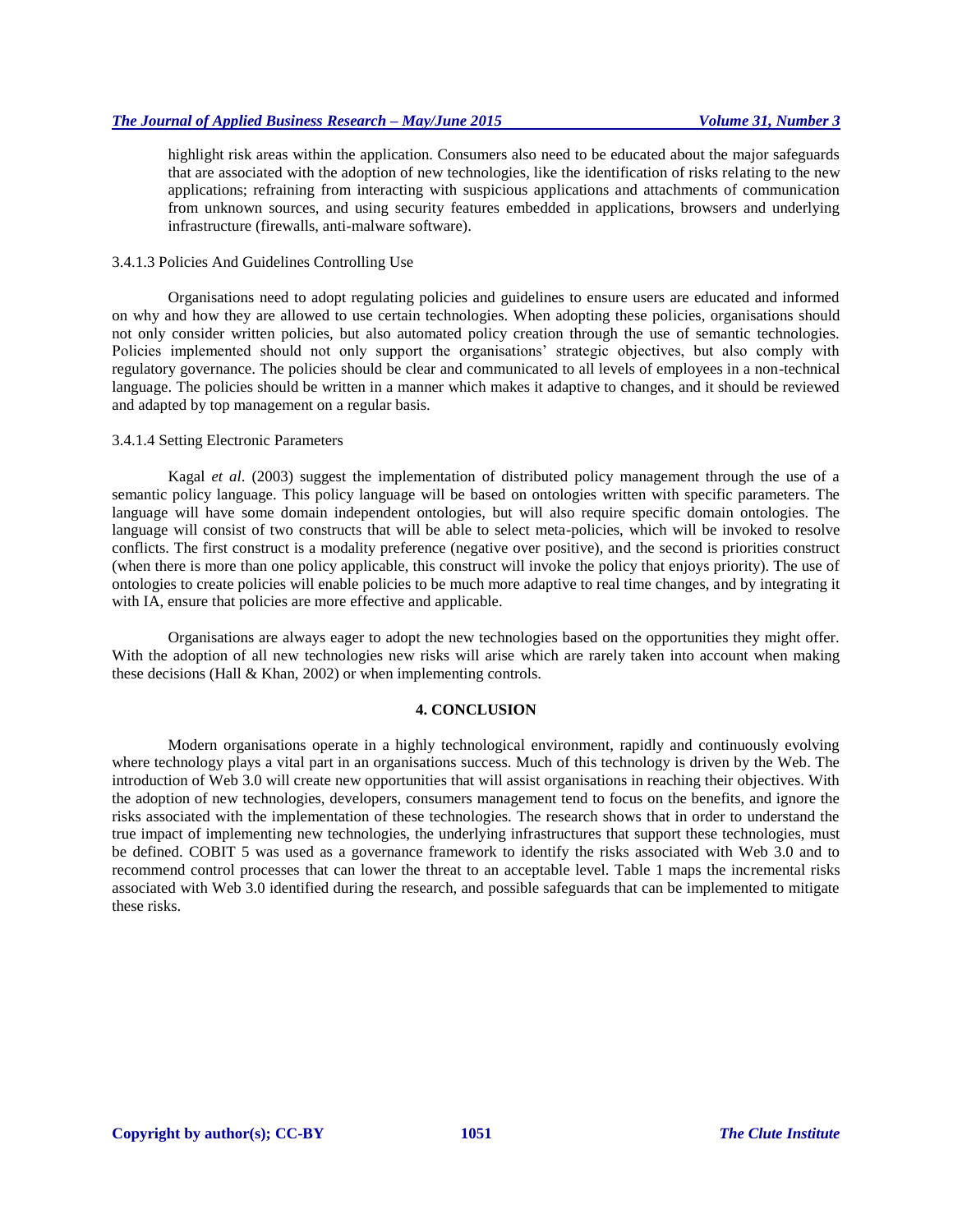|                   |                                                                              | access to sensitive<br>Unauthorised<br>information | manipulation<br>Parameter | eavesdropping<br><b>Network</b> | Message relay | Application<br>pollution | Unauthorised<br>improvement<br>ranking | malware software<br>Hiding from anti- | Personalisation of<br>web content | Identity theft and<br>social phishing | SPARQL injection | <b>Blind SPARUL</b><br>injection | Development of<br>ontologies | Proof and trust | Standardisation |
|-------------------|------------------------------------------------------------------------------|----------------------------------------------------|---------------------------|---------------------------------|---------------|--------------------------|----------------------------------------|---------------------------------------|-----------------------------------|---------------------------------------|------------------|----------------------------------|------------------------------|-----------------|-----------------|
| <b>SAFEGAURDS</b> | <b>XML and RDF</b><br>encryption                                             |                                                    |                           |                                 |               |                          |                                        |                                       |                                   |                                       |                  |                                  |                              |                 |                 |
|                   | <b>Access controls</b><br>(ROWLBAC and<br>S4AC)                              |                                                    |                           |                                 |               |                          |                                        |                                       |                                   |                                       |                  |                                  |                              |                 |                 |
|                   | <b>Guaranteed e-delivery</b>                                                 |                                                    |                           |                                 |               |                          |                                        |                                       |                                   |                                       |                  |                                  |                              |                 |                 |
|                   | <b>Spam filtering</b>                                                        |                                                    |                           |                                 |               |                          |                                        |                                       |                                   |                                       |                  |                                  |                              |                 |                 |
|                   | <b>Ontology and agent</b><br>driven anti-malware<br>(TWMAN)                  |                                                    |                           |                                 |               |                          |                                        |                                       |                                   |                                       |                  |                                  |                              |                 |                 |
|                   | <b>Monitor and review logs</b>                                               |                                                    |                           |                                 |               |                          |                                        |                                       |                                   |                                       |                  |                                  |                              |                 |                 |
|                   | <b>Filtering and semantic</b><br>data crawlers                               |                                                    |                           |                                 |               |                          |                                        |                                       |                                   |                                       |                  |                                  |                              |                 |                 |
|                   | <b>Firewall agents</b>                                                       |                                                    |                           |                                 |               |                          |                                        |                                       |                                   |                                       |                  |                                  |                              |                 |                 |
|                   | <b>Input validation</b><br>through NDVS                                      |                                                    |                           |                                 |               |                          |                                        |                                       |                                   |                                       |                  |                                  |                              |                 |                 |
|                   | <b>Education of consumers</b><br>and developers                              |                                                    |                           |                                 |               |                          |                                        |                                       |                                   |                                       |                  |                                  |                              |                 |                 |
|                   | <b>Implementation of Web</b><br>3.0 usage policy and<br>agent based policies |                                                    |                           |                                 |               |                          |                                        |                                       |                                   |                                       |                  |                                  |                              |                 |                 |

**Table 1.** Risks And Safeguards Associated With Web 3.0 Identified **RISKS**

Web 3.0 is not a separate or isolated technology, but rather a compilation of already existing principles amalgamated with new programs and scripts. The underlying technologies are accompanied by risks specifically linked to these technologies. The main risks identified are as follows:

Unauthorised access to sensitive data, or data manipulation by unauthorised persons.

 New and more complicated electronic attacks, such as SQL injections, malware, hyper targeted spam and internet ranking manipulation.

# **Copyright by author(s); CC-BY 1052** *The Clute Institute*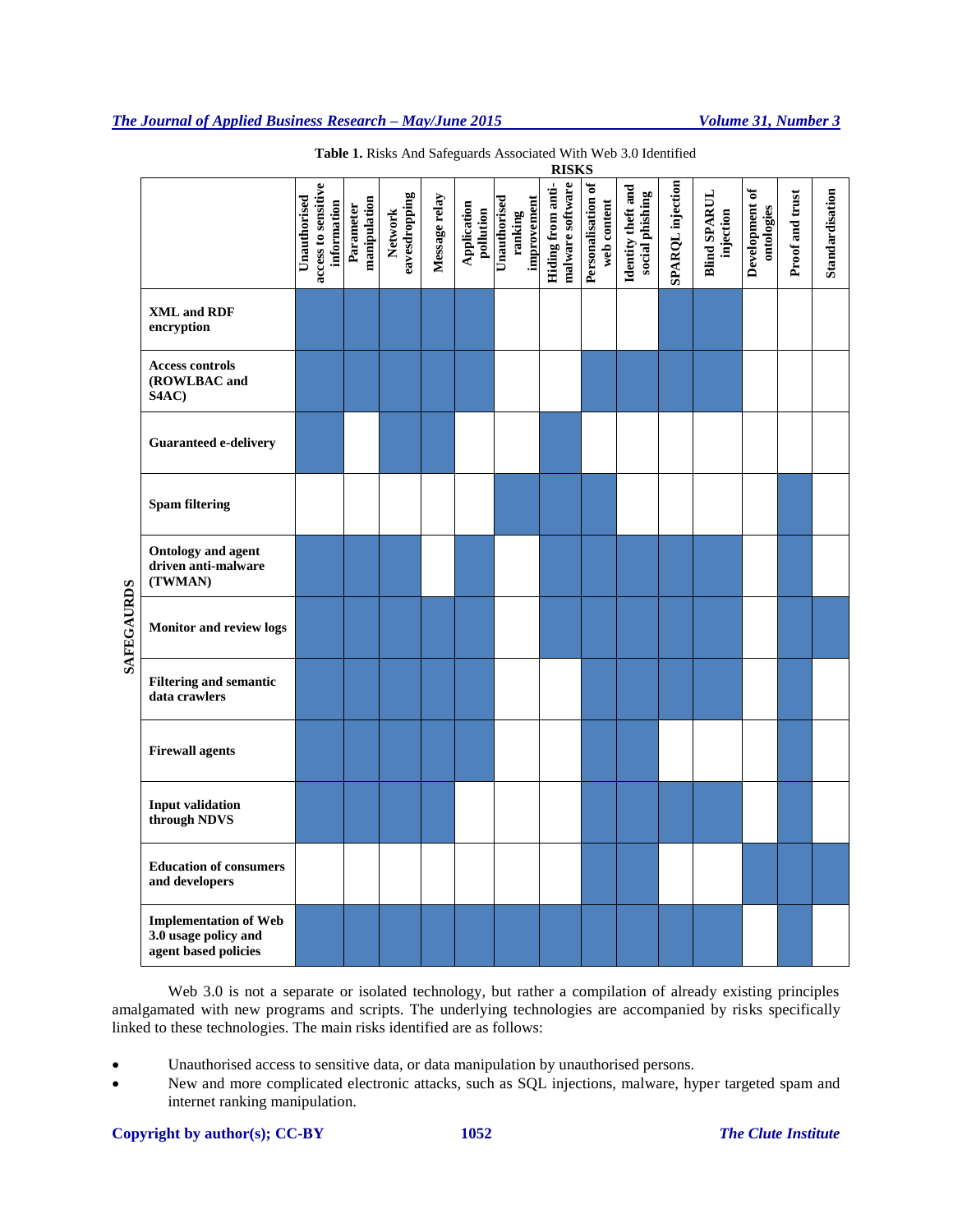- Personalisation of Web content creates a situation where personal and sensitive data will be more widely available on the Web, thus creating an increased risk of identity theft and social phishing.
- The development and standardisation of new Web ontologies and languages increase the probability of releasing inferior or easily targeted software and application, due to a lack of knowledge and insufficient testing for risks associated with the technology.

A multilayer approach of technical and non-technical safeguards should be implemented before Web 3.0 are adopted in order to ensure that the risks associated with Web 3.0 are mitigated to an acceptable level, include:

- Technical safeguards include encryption and authentication; anti-malware software; physical and logical access controls; effective filtering and monitoring, and validation controls.
- Non-technical safeguards include ensuring that users are educated continuously about the underlying risks associated with the use of Web 3.0, and the communication of methods on how to avoid threatening situations.
- A policy regarding the use of Web 3.0 should be implemented that pins down responsibility, and elaborates on what actions are expected from consumers when using Web 3.0.

This framework program above outlines principles and procedures that could be used as a starting point to mitigate these 'new' Web 3.0 risks to an acceptable level.

#### **AUTHOR INFORMATION**

**Mr Rikus Bruwer** is a lecturer at Stellenbosch University, South Africa. He lectures at an under- and post-graduate level. His area of interest lie in business risks associated with new technological developments and the management thereof. E-mail: rikus.bruwer@gmail.com

**Mr Riaan Rudman** is a Senior Lecturer at Stellenbosch University, South Africa. He lectures at an under- and postgraduate level. He spesialised in Financial Institutions before joining academia. His areas of interest lie in business management and acceptable corporate behaviour in an electronic environment and new technologies. E-mail: [RJRudman@sun.ac.za](mailto:RJRudman@sun.ac.za) (Corresponding author)

#### **REFERENCES**

- Alpert, J. & Hajaj, N. (2008), *We knew the Web was big*. Retrieved from: http://googleblog.blogspot.com/2008/07/weknew-Web-was-big.html.
- Bakshi, K. & Karger, D.R. (2005), *End-user application development for the semantic Web*, research paper, ISWC Workshop on the Semantic Desktop - Next Generation Information Management and Collaboration Infrastructure, pp. 123–137.
- Benjamins, R. & Contreras, J. (2002), *Six Challenges for the Semantic Web*, white paper,Intelligent Software Components, Intelligent Software for the Networked Economy, April. Retrieved from: [http://oa.upm.es/5668/1/Workshop06.KRR2002.pdf.](http://oa.upm.es/5668/1/Workshop06.KRR2002.pdf)
- Bergman, M. (2001), *The Deep Web: Surfacing Hidden Value*, white paper, The Journal of Electronic Publishing, August. Retrieved from: [http://quod.lib.umich.edu/cgi/t/text/text-idx?c=jep;view=text;rgn=main;idno=3336451.0007.104.](http://quod.lib.umich.edu/cgi/t/text/text-idx?c=jep;view=text;rgn=main;idno=3336451.0007.104)
- Berners-Lee, T (1998), *Why RDF model is different from the XML model*, World Wide Web Consortium. Retrieved from: [http://www.w3.org/DesignIssues/RDF-XML.html.](http://www.w3.org/DesignIssues/RDF-XML.html)
- Berners-Lee, T., Hendler, J. & Lissila, O (2001), *The Semantic Web [Preview]*, Scientific America. Retrieved from: [http://ieeexplore.ieee.org/xpls/abs\\_all.jsp?arnumber=539724.](http://ieeexplore.ieee.org/xpls/abs_all.jsp?arnumber=539724)

Brynjolfsson, E. & Hitt, L.M. (2000), *Beyond Computation: Information technology, Organizational Transformation and Business Performance*, Journal of Economic Perspectives, Vol. 14 No. 4, pp. 23-48.

- Chiang, H. & Tsaur, W. (2010), *Mobile Malware Behavioral Analysis and Preventive Strategy Using Ontology*, IEEE International Conference on Social Computing/IEEE International Conference on Privacy, Security, Risk and Trust, pp. 1080-1085. Retrieved from: [http://www.lasr.cs.ucla.edu/classes/239\\_1.fall10/papers/ontology.pdf.](http://www.lasr.cs.ucla.edu/classes/239_1.fall10/papers/ontology.pdf)
- Clearswift (2007), *Demystifying Web 2.0*, white paper, Clearswift Limited, July. Retrieved from[:http://resources.clearswift.com/ExternalContent/C12CUST/Clearswift/9514/200707.](http://resources.clearswift.com/ExternalContent/C12CUST/Clearswift/9514/200707)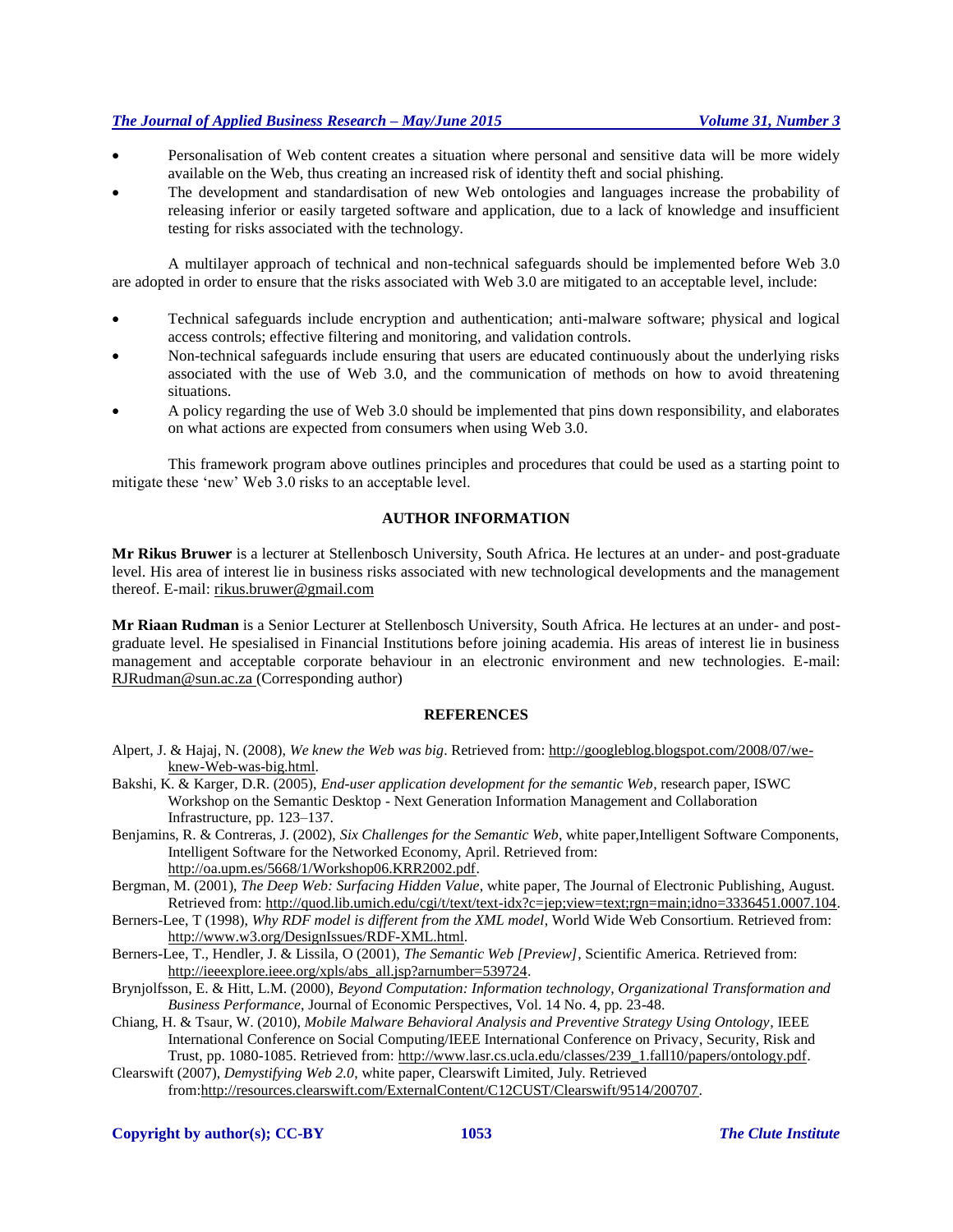Cormode, G. & Krishnamurthy, B. (2008), *Key differences between Web 1.0 and Web 2.0*, First Monday, Vol. 13 No. 6. Retrieved from: [http://firstmonday.org/ojs/index.php/fm/article/view/2125/1972.](http://firstmonday.org/ojs/index.php/fm/article/view/2125/1972)

Dawson, R. (2007), *Web 2.0 framework*, [blog]. Retrieved from: [www.rossdawsonblog.com/Web2\\_.](http://www.rossdawsonblog.com/Web2_)

- Dawson, R. (2008), *An enterprise 2.0 Governance Framework-looking for input!*, [blog]. Retrieved from: [http://rossdawsonblog.com/Weblog/archives/2008/02/an\\_enterprise\\_2.html.](http://rossdawsonblog.com/weblog/archives/2008/02/an_enterprise_2.html)
- DCruz, T. (2009), *Difference Between Web 1.0, Web 2.0 and Web 3.0*, Enzine Articles, Retrieved from: [http://ezinearticles.com/?Difference-Between-Web-1.0,-Web-2.0-and-Web-3.0&id=2941533.](http://ezinearticles.com/?Difference-Between-Web-1.0,-Web-2.0-and-Web-3.0&id=2941533)

Decker, S., Melnik, S., van Harmelen, F., Fensel, D., Klein, M., Broekstra, J., Erdmann, M., & Horrocks, I. (2000), *The Semantic Web: The Roles of XML and RDF*, IEEE Internet Computing, Vol. 4, pp. 63-74. Retrieved from: [http://citeseerx.ist.psu.edu/viewdoc/download?doi=10.1.1.81.6109&rep=rep1&type=pdf.](http://citeseerx.ist.psu.edu/viewdoc/download?doi=10.1.1.81.6109&rep=rep1&type=pdf)

- Dietzold, S. & Auer, S. (2006), *Access control on RDF triple stores from a semantic wiki perspective*, The Semantic Web Workshop at 3rd European Semantic Web Conference (ESWC). Retrieved from: [http://citeseerx.ist.psu.edu/viewdoc/download?doi=10.1.1.103.3708&rep=rep1&type=pdf.](http://citeseerx.ist.psu.edu/viewdoc/download?doi=10.1.1.103.3708&rep=rep1&type=pdf)
- Evans, D. (2011), *The Internet of Things: How the Next Evolution of the Internet Is Changing Everything*, white paper, Cisco Internet Business Solutions Group (IBSG), April. Retrieved from:

[http://www.cisco.com/Web/about/ac79/docs/innov/IoT\\_IBSG\\_0411FINAL.pdf.](http://www.cisco.com/web/about/ac79/docs/innov/IoT_IBSG_0411FINAL.pdf) Eyharabide, V. & Amandi, A. (2012), *Ontology-based user profile learning*, Applied Intelligence, Vol. 36 No. 4, pp. 857-

869. Retrieved from: [http://dl.acm.org/citation.cfm?id=2011270.](http://dl.acm.org/citation.cfm?id=2011270) Farah, J. (2012), *Predicting the Intelligence of Web 3.0 Search Engines*, International Journal of Computer Theory and

Engineering, Vol. 4 No. 3, pp. 443-445. Retrieved from[: http://www.ijcte.org/papers/503-G1326.pdf.](http://www.ijcte.org/papers/503-G1326.pdf) Farkas, C. & Huhns, M.N., 2002; *Making Agents Secure on the Semantic Web*, IEEE Internet Computing, Vol. 6 No. 6,

- pp. 76-79. Retrieved from: [http://ieeexplore.ieee.org/stamp/stamp.jsp?tp=&arnumber=1067741.](http://ieeexplore.ieee.org/stamp/stamp.jsp?tp=&arnumber=1067741)
- Finin, T., Joshi, A., Kagal, L., Niu, J., Sandhu, R., Winsborough, W. and Thuraisingham, B. (2008), *Rowlbac: Role based access control in OWL*, ACM Symposium on Access Control Models and Technologies (SACMAT). Retrieved from[: http://ebiquity.umbc.edu/\\_file\\_directory\\_/papers/391.pdf.](http://ebiquity.umbc.edu/_file_directory_/papers/391.pdf)
- Foley, S.N. & Fitzgerald, W.M. (2008), *Semantic Web and Firewall Alignment*, First International Workshop on Secure Semantic Web (SSW'08). Retrieved from: [http://www.cs.ucc.ie/~simon/pubs/ssw08.pdf.](http://www.cs.ucc.ie/~simon/pubs/ssw08.pdf)
- García-Crespoa, A., Gómez-Berbísa, J.M., Colomo-Palaciosa, R. & Alor-Hernández, G. (2011), *SecurOntology: A semantic Web access control framework*, Computer Standards & Interfaces, Vol. 33 No. 1, pp. 42-49. Retrieved from[: http://www.sciencedirect.com/science/article/pii/S0920548909000798.](http://www.sciencedirect.com/science/article/pii/S0920548909000798)
- Getting, B. (2007), Basic Definitions: Web 1.0, Web. 2.0, Web 3.0. Retrieved from: [www.practicalecommerce.com/articles/464/Basic-Definitions:-Web-1.0,-Web.-2.0,-Web-3.0/.](http://www.practicalecommerce.com/articles/464/Basic-Definitions:-Web-1.0,-Web.-2.0,-Web-3.0/)
- Ghaleb, F., Daoud, S., Hasna, A., ALJa'am, J.M., El-Seoud, S.A. & El-Sofany, H. (2006), *E-Learning Model Based On Semantic Web Technology*, International Journal of Computing & Information Sciences, Vol. 4 No. 2, pp. 63-71. Retrieved from: [http://www.ijcis.info/Vol4N2/pp63-71.pdf.](http://www.ijcis.info/Vol4N2/pp63-71.pdf)

Giannakos, N., & Lapatas, V. (2010), *Towards Web 3.0 Concept For Collaborative e-Learning*, research report, International Multi-Conference on Innovative Developments in ICT. Retrieved from: [http://www.academia.edu/417958/Towards\\_Web\\_3.0\\_Concept\\_for\\_Collaborative\\_e-Learning.](http://www.academia.edu/417958/Towards_Web_3.0_Concept_for_Collaborative_e-Learning)

- Giereth, M. (2005), *On Partial Encryption of RDF-Graphs*, The Semantic Web ISWC 2005 Lecture Notes in Computer Science, Vol. 3729, pp. 308-322.
- Gil, Y. & Artz, D. (2007), *Towards Content Trust of Web Resources,* Journal of Web Semantics: Science, Services and Agents on the World Wide Web, December. Retrieved from: [http://www.isi.edu/~gil/papers/gil-artz-jws07.pdf.](http://www.isi.edu/~gil/papers/gil-artz-jws07.pdf)
- Gilbert, D. (1997), *Intelligent Agents: The right Information at the Right Time*, white paper, IBM Corporation, May. Retrieved from: [https://fmfi-uk.hq.sk/Informatika/Uvod%20Do%20Umelej%20Inteligencie/clanky/ibm-iagt.pdf.](https://fmfi-uk.hq.sk/Informatika/Uvod%20Do%20Umelej%20Inteligencie/clanky/ibm-iagt.pdf)
- Gilbert, M.R., Abrams, C., Linden, A., Mogull, R., Orans, L. & Wald, B. (2001), *Emerging Technologies for Managing Content*, research report, Gartner, 28 September. Retrieved from: [http://my.gartner.com/portal/server.pt?open=512&objID=260&mode=2&PageID=3460702&resId=341672&ref=](http://my.gartner.com/portal/server.pt?open=512&objID=260&mode=2&PageID=3460702&resId=341672&ref=QuickSearch&sthkw=Guaranteed+e-delivery) [QuickSearch&sthkw=Guaranteed+e-delivery.](http://my.gartner.com/portal/server.pt?open=512&objID=260&mode=2&PageID=3460702&resId=341672&ref=QuickSearch&sthkw=Guaranteed+e-delivery)
- Golbreich, C., & Wallace. E.K. (2012), *OWL 2 Web Ontology Language: New Features and Rationale (Second Edition)*, World Wide Web Consortium. Retrieved from[: http://www.w3.org/TR/owl2-new-features/.](http://www.w3.org/TR/owl2-new-features/)
- Grossman, J. (2007), *Seven Business Logic Flaws That Put Your Website At Risk*, white paper, WhiteHat Security, October. Retrieved from: [https://www.whitehatsec.com/assets/WP\\_bizlogic092407.pdf.](https://www.whitehatsec.com/assets/WP_bizlogic092407.pdf)
- Halfond, W.G., Viegas, J. & Orso, A. (2006), *A Classification of SQL-Injection Attacks and Counter Measures*, The International Symposium on Secure Software Engineering, March. Retrieved from: [http://www.cc.gatech.edu/fac/Alex.Orso/papers/halfond.viegas.orso.ISSSE06.pdf.](http://www.cc.gatech.edu/fac/Alex.Orso/papers/halfond.viegas.orso.ISSSE06.pdf)
- Hall, B., & Khan, B. (2002), *Adoption of new technology*, D.C. Jones (Ed.), New Economy Handbook, Elsevier Science, pp. 230–251. Retrieved from: [http://emlab.berkeley.edu/~bhhall/papers/HallKhan03%20diffusion.pdf.](http://emlab.berkeley.edu/~bhhall/papers/HallKhan03%20diffusion.pdf)

**Copyright by author(s); CC-BY 1054** *The Clute Institute*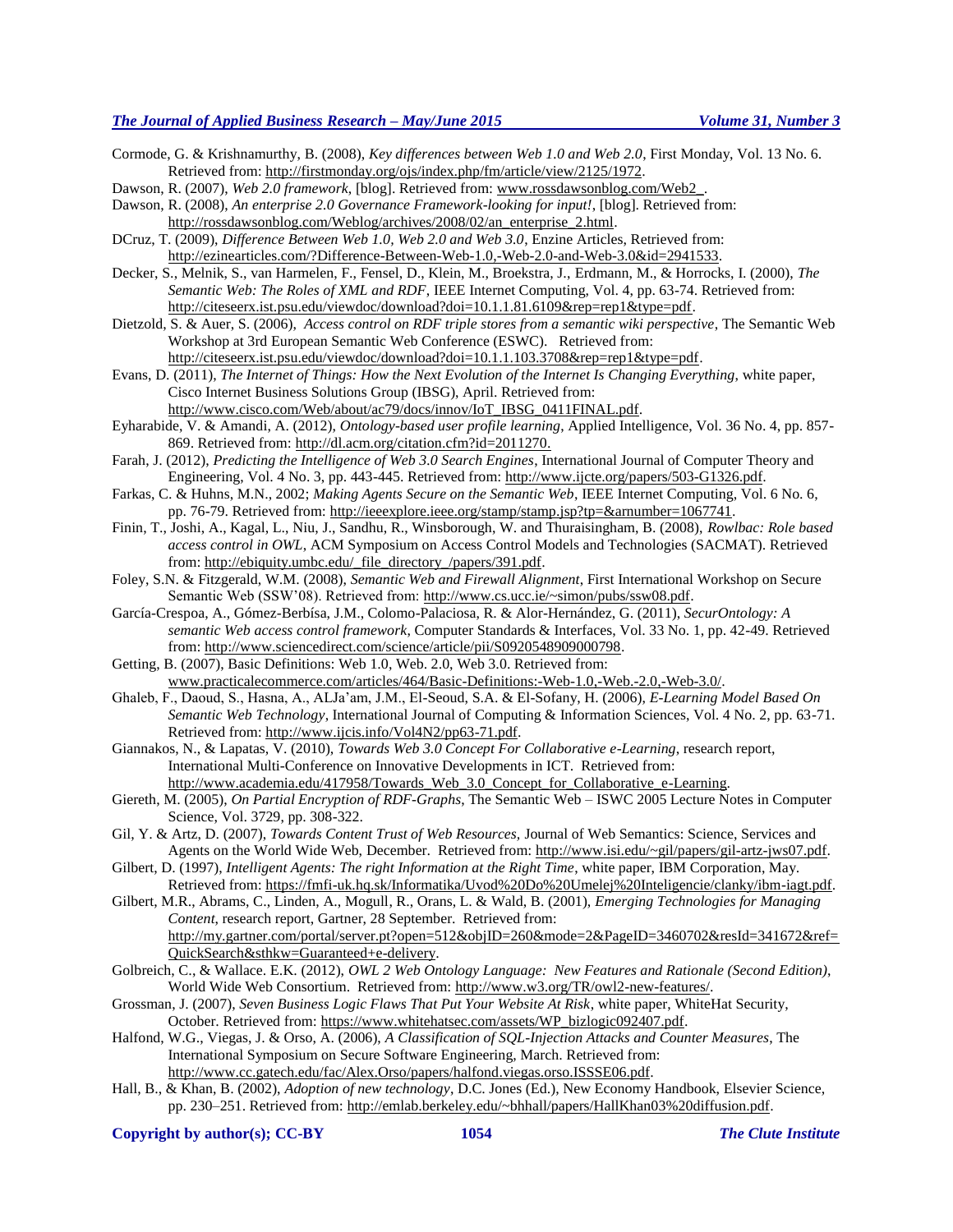- Hasnain, A., Al-Bakri, M., Costabello, L., Cong, Z., Davis, I. & Heath, T. (2012), *Spamming in Linked Data*, Third International Workshop on Consuming Linked Data (COLD2012). Retrieved from: [http://ceur-ws.org/Vol-](http://ceur-ws.org/Vol-905/HasnainEtAl_COLD2012.pdf)[905/HasnainEtAl\\_COLD2012.pdf.](http://ceur-ws.org/Vol-905/HasnainEtAl_COLD2012.pdf)
- Hayati, P., Potdar, V., Talevski, A., Firoozeh, N., Sarenche, S. & Yeganeh, E. A. (2010), *Definition of spam 2.0: New spamming boom*, 4th IEEE International Conference on Digital Ecosystems and Technologies, pp. 580-584. Retrieved from: [http://ieeexplore.ieee.org/stamp/stamp.jsp?tp=&arnumber=5610590&tag=1.](http://ieeexplore.ieee.org/stamp/stamp.jsp?tp=&arnumber=5610590&tag=1)
- Horrocks, I. (2004), *OWL Rules, OK?,* World Wide Web Consortium. Retrieved from: [http://www.w3.org/2004/12/rules](http://www.w3.org/2004/12/rules-ws/paper/42/)[ws/paper/42/.](http://www.w3.org/2004/12/rules-ws/paper/42/)
- Huang, H.D., Lee, C.S., Kao, H.Y., Tsai, Y.L. & Chang, J.G. (2011), *Malware behavioral analysis system: Twman*, IEEE Symposium on Computational Intelligence for Intelligent Agents. Retrieved from [http://ieeexplore.ieee.org/stamp/stamp.jsp?tp=&arnumber=5953604.](http://ieeexplore.ieee.org/stamp/stamp.jsp?tp=&arnumber=5953604)
- Hussain, S. J. & Siddiqui, M. S. (2005), *Quantified Model of COBIT for Corporate IT Governance*, First International Conference on Information and Communication Technologies, Karachi. Retrieved from: [http://ieeexplore.ieee.org/stamp/stamp.jsp?tp=&arnumber=1598575&tag=1.](http://ieeexplore.ieee.org/stamp/stamp.jsp?tp=&arnumber=1598575&tag=1)
- Internet World Stats (2012), Internet usage statistic. Retrieved from: [http://www.internetworldstats.com/stats.htm.](http://www.internetworldstats.com/stats.htm)
- Intervise (n.d.), *The Semantic Web Information with Knowledge*, white paper, Intervise Consultants Incorporated. Retrieved from: [http://www.semantic-experts.com/galleries/default](http://www.semantic-experts.com/galleries/default-file/White%20Paper%20Semantic%20Web.pdf)[file/White%20Paper%20Semantic%20Web.pdf.](http://www.semantic-experts.com/galleries/default-file/White%20Paper%20Semantic%20Web.pdf)
- ISACA (2012), *COBIT 5 Enabling Processes*, ISACA. Retrieved from: [http://www.isaca.org/COBIT/Documents/COBIT5-Ver2-enabling.pdf.](http://www.isaca.org/COBIT/Documents/COBIT5-Ver2-enabling.pdf)
- Kagal, L., Finin, T. & Joshi, A. (2003), *A Policy Based Approach to Security for the Semantic Web*, 2nd International Semantic Web Conference (ISWC2003), September. Retrieved from: [http://www.csee.umbc.edu/~finin/papers/papers/iswc03b.pdf.](http://www.csee.umbc.edu/~finin/papers/papers/iswc03b.pdf)
- Kagal, L., Paolucci, M., Srinivasan, N., Denker, G., Finin, T. & Sycara, K. (2004), *Authorization and privacy for semantic Web services*, Spring Symposium on Semantic Web Services. Retrieved from: [http://ieeexplore.ieee.org/stamp/stamp.jsp?tp=&arnumber=1333035&tag=1.](http://ieeexplore.ieee.org/stamp/stamp.jsp?tp=&arnumber=1333035&tag=1)
- Knublauch, H., Fergerson, R.W., Noy, N.F., & Musen, M.A. (2004), *The Protégé OWL Plugin: An Open Development Environment for Semantic Web Applications*, Lecture Notes in Computer Science, Vol. 3298, pp.229-243.
- Kumar, S., Prajapati, R.K., Singh, M. & De, A. (2010), *Realization of Threats and Countermeasure in Semantic Web Services*, International Journal of Computer Theory and Engineering, Vol. 2 No. 6, pp. 919-924. Retrieved from: [http://www.ijcte.org/papers/264-G796.pdf.](http://www.ijcte.org/papers/264-G796.pdf)
- Lašek, I. & Vojtáš, P. (2011), *Semantic Information Filtering - Beyond Collaborative Filtering*, 4th International Semantic Search Workshop. Retrieved from: [http://km.aifb.kit.edu/ws/semsearch11/11.pdf.](http://km.aifb.kit.edu/ws/semsearch11/11.pdf)
- Lawler, P. & Molluzzo, C. (2010), *A Study of the Perceptions of Students on Privacy and Security on Social Networking Sites (SNS) on the Internet*, Journal of Information Systems Applied Research, Vol. 3 No. 12, pp. 1-18.
- Lee, J. & Whang, K. (2006), *Secure query processing against encrypted XML data using Query-Aware Decryption*, Elsevier, Information Sciences,pp. 1928-1947. Retrieved from: [http://dm.kaist.ac.kr/jaegil/papers/infosci06.pdf.](http://dm.kaist.ac.kr/jaegil/papers/infosci06.pdf)
- Lewis, D.J. (2008), *Intelligent agents and the Semantic Web*, developerWorks. Retrieved from: [http://www.ibm.com/developerworks/library/wa-intelligentage/.](http://www.ibm.com/developerworks/library/wa-intelligentage/)
- Lu, S., Dong, M., Fotouhi, F. (2002), *The Semantic Web: Opportunities and challenges for next-generation Web applications*, Information Research, Vol. 7 No. 4. Retrieved from: [http://informationr.net/ir/7-4/paper134.html.](http://informationr.net/ir/7-4/paper134.html)
- McGraw, G. (2008), *Software [In] security: Securing Web 3.0*, InformIT. Retrieved from: [http://www.informit.com/articles/article.aspx?p=1217101.](http://www.informit.com/articles/article.aspx?p=1217101)
- Medić, A. & Golubović, A. (2010), *Making secure Semantic Web*, Universal Journal of Computer Science and Engineering Technology, Vol. 1 No. 2, pp. 99-104. Retrieved from: [http://www.unicse.org/publications/2010/november/Making%20secure%20Semantic%20Web.pdf.](http://www.unicse.org/publications/2010/november/Making%20secure%20Semantic%20Web.pdf)
- Melton, J. & Eisenberg, A. (2001), *Sql multimedia and application packages (sql/mm)*, SIGMOD Record, Vol. 30 No. 4. Retrieved from: [http://delivery.acm.org/10.1145/610000/604280/p97](http://delivery.acm.org/10.1145/610000/604280/p97-melton.pdf?ip=146.232.41.252&id=604280&acc=ACTIVE%20SERVICE&key=C2716FEBFA981EF194FAE17EEFF9EA9FD4E9E3A22F5A9081&CFID=256988813&CFTOKEN=82882342&__acm__=1382950300_f55d44317d0764a211ffd33048214af9) [melton.pdf?ip=146.232.41.252&id=604280&acc=ACTIVE%20SERVICE&key=C2716FEBFA981EF194FAE1](http://delivery.acm.org/10.1145/610000/604280/p97-melton.pdf?ip=146.232.41.252&id=604280&acc=ACTIVE%20SERVICE&key=C2716FEBFA981EF194FAE17EEFF9EA9FD4E9E3A22F5A9081&CFID=256988813&CFTOKEN=82882342&__acm__=1382950300_f55d44317d0764a211ffd33048214af9) [7EEFF9EA9FD4E9E3A22F5A9081&CFID=256988813&CFTOKEN=82882342&\\_\\_acm\\_\\_=1382950300\\_f55d](http://delivery.acm.org/10.1145/610000/604280/p97-melton.pdf?ip=146.232.41.252&id=604280&acc=ACTIVE%20SERVICE&key=C2716FEBFA981EF194FAE17EEFF9EA9FD4E9E3A22F5A9081&CFID=256988813&CFTOKEN=82882342&__acm__=1382950300_f55d44317d0764a211ffd33048214af9) [44317d0764a211ffd33048214af9.](http://delivery.acm.org/10.1145/610000/604280/p97-melton.pdf?ip=146.232.41.252&id=604280&acc=ACTIVE%20SERVICE&key=C2716FEBFA981EF194FAE17EEFF9EA9FD4E9E3A22F5A9081&CFID=256988813&CFTOKEN=82882342&__acm__=1382950300_f55d44317d0764a211ffd33048214af9)
- Morris, R.D. (2011), *Web 3.0: Implications for Online Learning*, TechTrends, Vol. 55 No. 1, pp. 42-46. Retrieved from: [http://download.springer.com/static/pdf/260/art%253A10.1007%252Fs11528-011-0469-](http://download.springer.com/static/pdf/260/art%253A10.1007%252Fs11528-011-0469-9.pdf?auth66=1382776409_7aa9dbcb343b548f43658d5f1dc6709a&ext=.pdf) [9.pdf?auth66=1382776409\\_7aa9dbcb343b548f43658d5f1dc6709a&ext=.pdf.](http://download.springer.com/static/pdf/260/art%253A10.1007%252Fs11528-011-0469-9.pdf?auth66=1382776409_7aa9dbcb343b548f43658d5f1dc6709a&ext=.pdf)
- Naeve, A., Lytras, M., Nejdl, W., Balacheff, N. & Harding, J. (2006), *Advances of semantic Web for e-learning: Expanding learning frontiers*, British Journal of Education Technology, Vol. 37 No. 3, pp.321-330. Retrieved from[: http://www.noe-kaleidoscope.org/public/pub/news/0505/CFP-BJET-SW-for-EL.pdf.](http://www.noe-kaleidoscope.org/public/pub/news/0505/CFP-BJET-SW-for-EL.pdf)